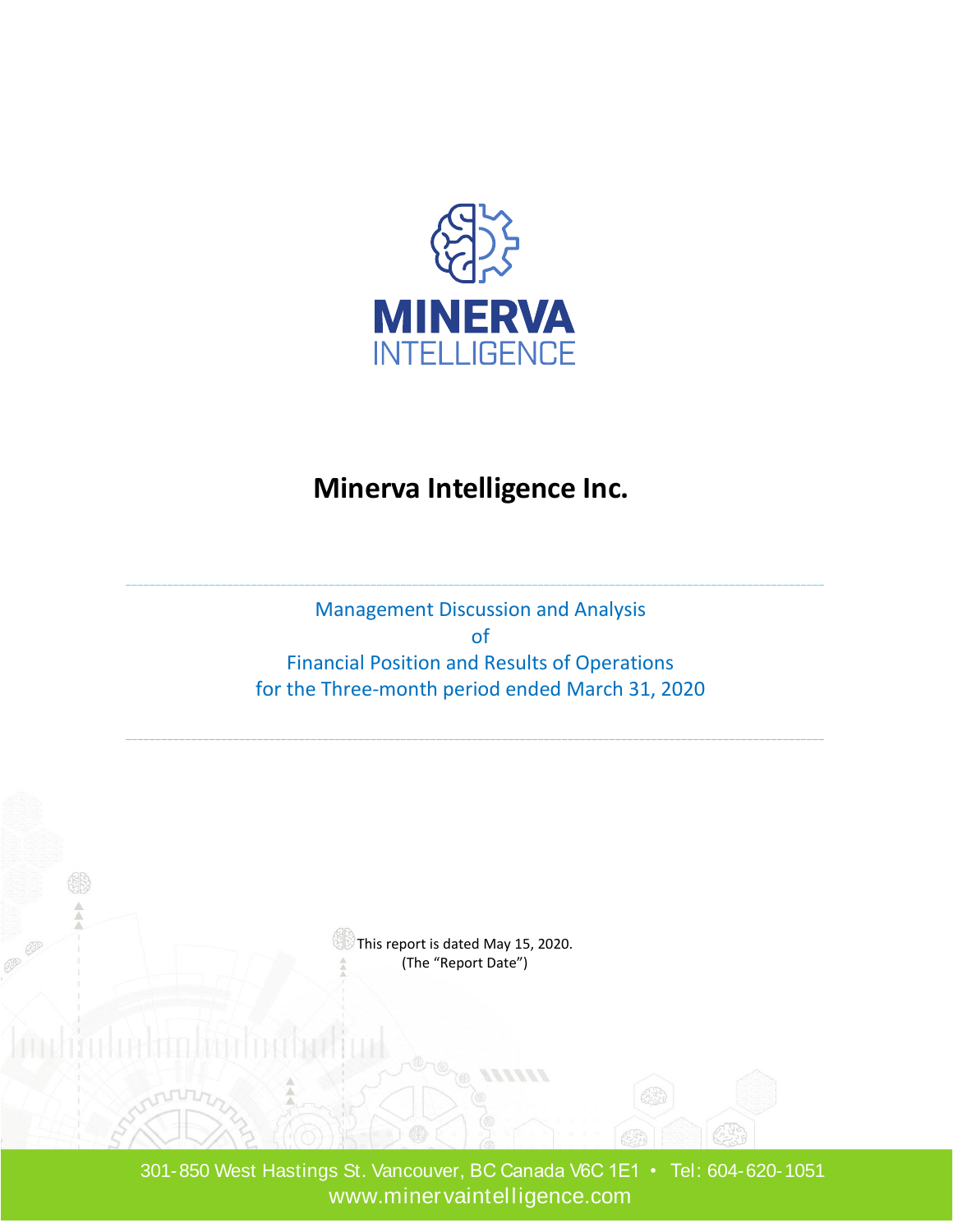## *Introduction*

The following information should be read in conjunction with the unaudited condensed consolidated interim financial statements of Minerva Intelligence Inc. (the "Company") for the three-month period ended March 31, 2020, as well as the audited financial statements of the Company for the year ended December 31, 2019.

The financial statements are prepared in accordance with International Financial Reporting Standards ("IFRS").

Note 3 to the audited financial statements of the Company at December 31, 2019 describes the Company's significant accounting policies, as well as new accounting pronouncements not yet effective. During the threemonth period ended March 31, 2020, the Company's critical accounting estimates and significant accounting policies have remained substantially unchanged.

All amounts presented in this document are stated in Canadian dollars, except where otherwise noted.

## *Forward Looking Statements*

This Management's Discussion and Analysis ("MD&A") is intended to supplement and complement the unaudited condensed consolidated interim financial statements for the three-month period ended March 31, 2020 as well as the audited financial statements of the Company as of December 31, 2019 and notes thereto (the "Financial Statements"). Readers are encouraged to review these Financial Statements in conjunction with a review of this MD&A. Certain notes to the Financial Statements are specifically referred to herein, and such notes are incorporated by reference herein. Forward-looking statements are subject to known and unknown risks, uncertainties and other factors that may cause actual results to differ materially from those implied by the forward-looking statements. These forward-looking statements are based on, but not limited to, material assumptions including: Company performance; the ability of the Company to successfully execute on its growth and new business strategies, including attracting new clients; the demand for its products continuing to increase; stable currency valuations; a sufficiently stable and healthy global economic environment; and other expectations, intentions and plans contained in this MD&A that are not historical fact. When used in this MD&A, the words "plan," "expect," "believe," and similar expressions generally identify forward-looking statements. These statements reflect current expectations. They are subject to a number of risks and uncertainties, including, but not limited to, changes in technology and general market conditions. In light of the many risks and uncertainties, readers should understand that the Company cannot offer assurance that the forward-looking statements contained in this analysis will be realized. **Readers are cautioned not to place undue reliance on these forward-looking statements, which speak only as of the date the statements were made, and readers are advised to consider such forward-looking statements in light of the risks as set forth below.**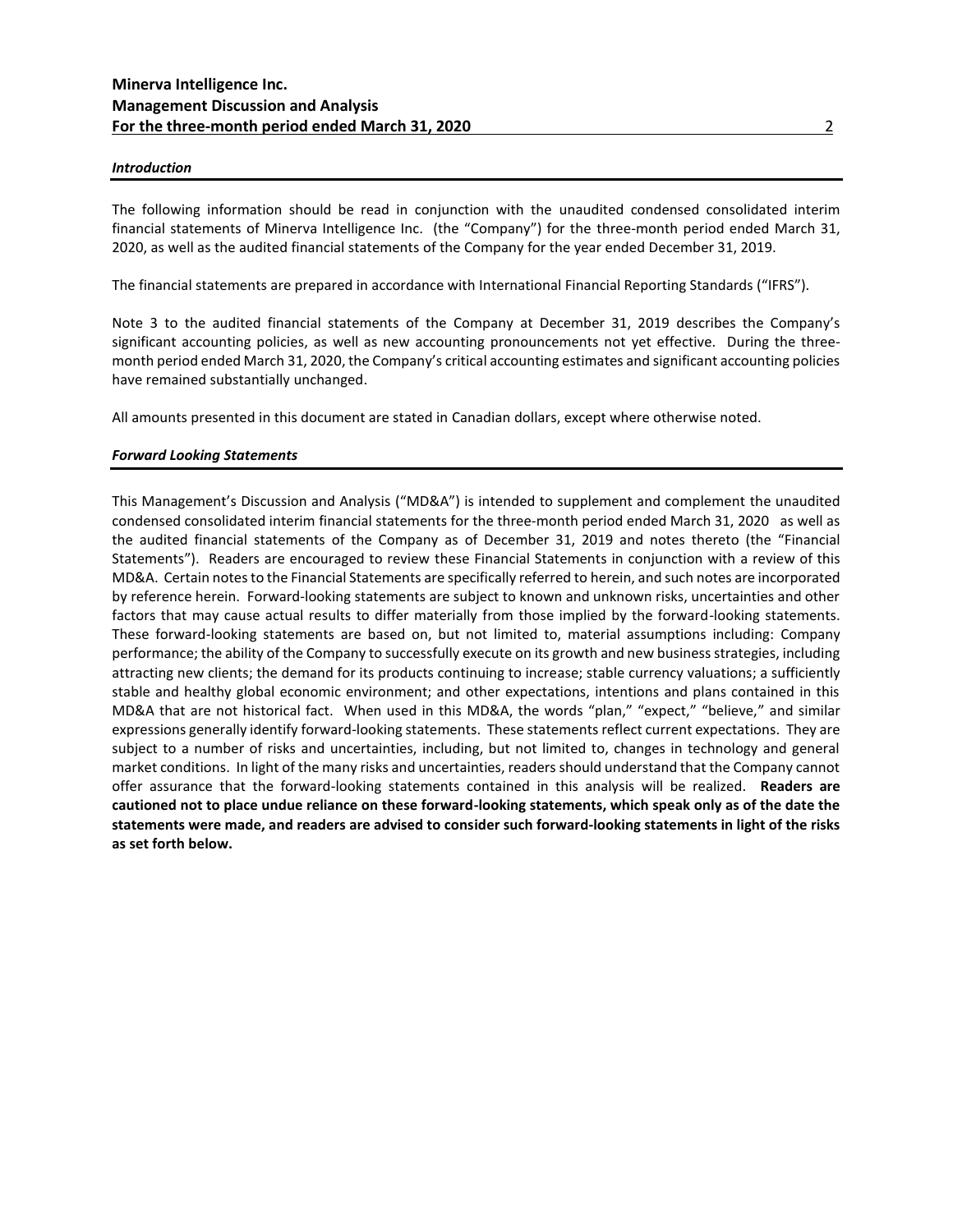## *Corporate Overview and Description of the Business*

Minerva Intelligence Inc. (formerly Two Owls Ventures Corp.) (the "Company" or "Two Owls") was incorporated on August 16, 2017 pursuant to the *Business Corporations Act* of British Columbia and was classified as a Capital Pool Company as defined in the TSX Venture Exchange ("TSX-V") Policy 2.4. On March 14, 2018, the Company completed its Initial Public Offering ("IPO") and on March 26, 2018, the Company's shares commenced trading on the TSX-V.

On February 22, 2019, the Company incorporated a wholly owned subsidiary, 1198574 B.C. Ltd., under the *Business Corporations Act* (British Columbia). This subsidiary was incorporated solely for the purpose of completing the Qualifying Transaction ("QT") discussed below.

Minerva Intelligence (Canada) Ltd. (formerly Minerva Intelligence Inc.) ("Minerva Canada") was incorporated on May 17, 2017 pursuant to the Business Corporations Act of Ontario. On April 23, 2019, Minerva Canada continued its jurisdiction of incorporation from Ontario to British Columbia, to become subject to the B.C. *Business Corporations Act* ("BCBCA").

On September 24, 2019, the Company established a German subsidiary company, Minerva Intelligence Gmbh.

The head office of the Company is located at Suite 301, 850 West Hastings Street, Vancouver, British Columbia V6C 1E1. The registered office of the Company is located at 2900 - 595 Burrard Street, Vancouver, B.C. V7X 1J5.

## *Acquisition of Minerva Intelligence (Canada) Ltd.*

On May 23, 2019 the Company closed its arm's length Qualifying Transaction ("QT"), by acquiring all of the issued and outstanding shares of Minerva Intelligence (Canada) Ltd. from the former holders thereof, in exchange for shares of the Company. The reader is referred to the December 31, 2019 audited financial statements for a full discussion of the transaction.

As a result of the QT, the former shareholders of Minerva Canada own in excess of 50% of the outstanding shares of the amalgamated entity. For accounting purposes Minerva Canada is considered to be the accounting acquirer and therefore, the corporate merger has been accounted for as a reverse takeover. For financial reporting purposes, the Company is considered a continuation of Minerva Canada, the legal subsidiary, except with regard to authorized and issued share capital which is that of the Company, the legal parent. Consequently, certain comparative amounts in this document and the financial statements are those of Minerva Canada only.

## *Potential impact of the Pandemic on Corporate Operations and Activities*

On March 11, 2020, the World Health Organization categorized COVID-19 as a pandemic. The potential economic effects within the entity's environment and in the global markets, possible disruption in supply chains, and measures being introduced at various levels of government to curtail the spread of the virus (such as travel restrictions, closures of non-essential municipal and private operations, imposition of quarantines and social distancing) could have a material impact on the entity's operations. The full extent of the impact of this outbreak and related containment measures on the entity's operations cannot be reliably estimated, however the Company has experienced or implemented a number of specific items.

At the time of the announcement, the Company was actively engaged in marketing its products at various trade shows, and with following up on leads generated at those events. The Company had received favourable results which had generated a number of leads, expressions of interest and orders. However, as a result of uncertainty, many customers have advised that they are reducing costs, not pursuing projects or deferring any discussions or expenditures to a future date.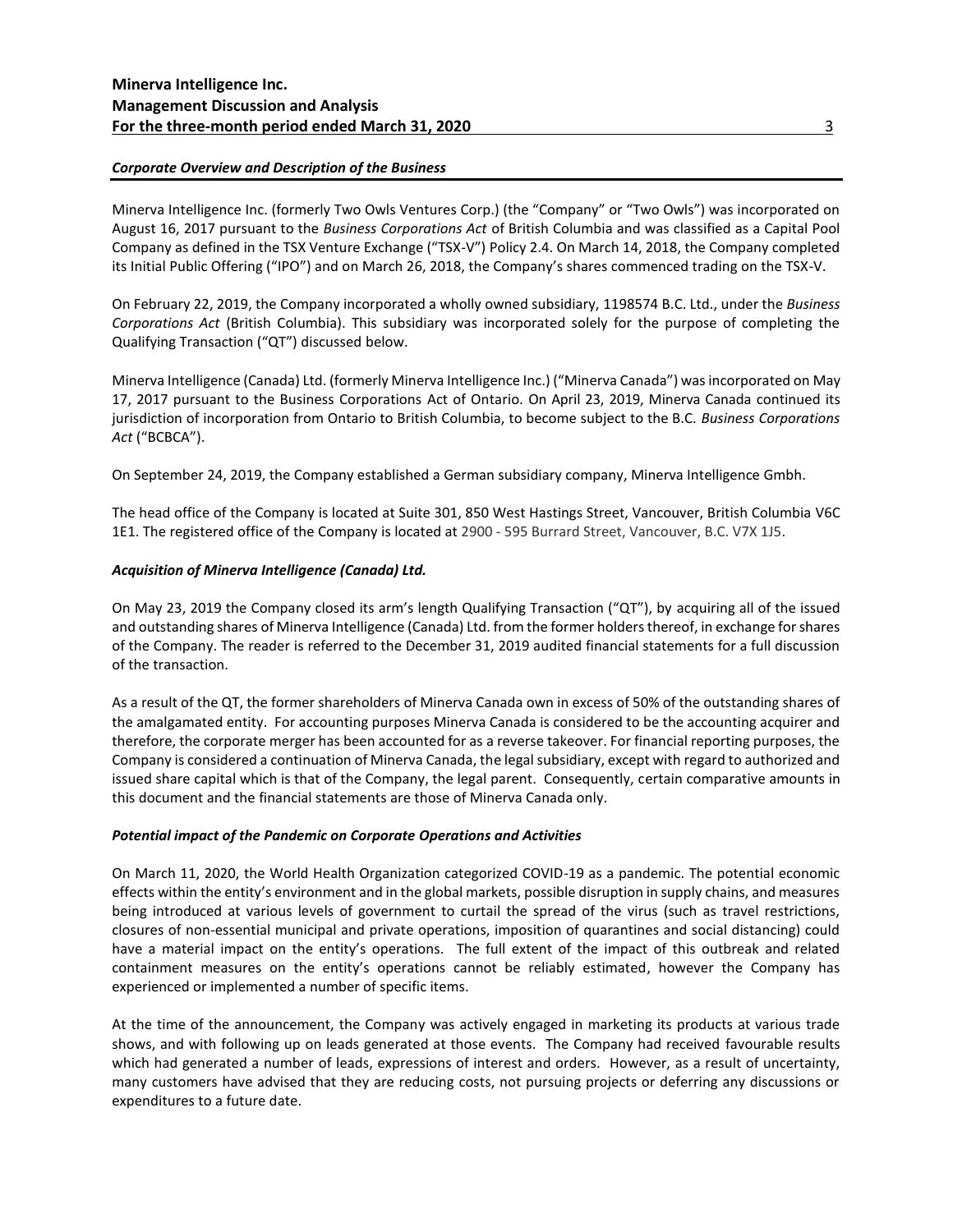The Company has switched to videoconferencing as a means of reaching out to clients, however the overall effectiveness of this approach compared to traditional marketing is not yet clear. Certain marketing initiatives, such as marketing to the INSPIRE related European market have been curtailed by the travel bans in effect.

The Company has also implemented a number of operational changes. Employees have been requested to work from home, and a temporary four-day work week is in effect to reduce employee costs by approximately 20%. Two staff positions were in the process of being eliminated for operational reasons prior to the pandemic, and those positions are not being replaced at this time. The Company is experiencing some reduction in costs and has implemented cost control and reduction procedures wherever possible.

## *Changes in Operations and Activities during the Period*

On February 10, 2020, the Company provided a general corporate update which announced the completion of its proprietary artificial intelligence reasoning technology. The TERRA Mining AI Suite was launched in January at AME Roundup, Western Canada's largest minerals and mining conference. January also saw the launch of Minerva's GAIA Natural Hazard AI Suite. GAIA's landslide application is market ready, with projects completed for areas of Western Canada and Italy. Minerva intends to debut a new flood-based GAIA application this spring and initial work has been conducted for a GAIA wildfire application. Both of these product launches are intended to be tied to contracts. Minerva is also extending GAIA to provide risk management measures in products for the insurance industry.

On April 7, 2020, the Company announced that Mr. Craig Tuckman joined the board of directors, replacing Mr. Guy Elliott, who resigned. Mr. Tuckman is the head of marketing, Metals Americas, for Mitsui Busan Commodities (USA) Inc., where his responsibilities have included business development for Americas Metals clients, marketing team management, new product development and desk support since he joined in 2016.

On April 9, 2020, the Company announced a contract with White Gold Corp., implementing Minerva's artificial intelligence solutions across the JP Ross, Vertigo and Titan properties. WGO owns a portfolio of 22,040 quartz claims across 35 properties covering over 439,000 hectares, representing over 40% of the Yukon's White Gold District.

The Company has been awarded a contract with Natural Resources Canada. In partnership with Ebbwater Consulting Inc. the Company will undertake a year long project to produce a National Flood Hazard data layer for all of Canada. This project will Leverage the SOLACE workflow and tools to consolidate and standardize Canadas existing flood maps.

## *Description of the Business*

Minerva aims to bring the benefits of artificial intelligence technology to industries dependent on reasoning with complex technical and scientific data by building proprietary evidence-based decision-making software. We are knowledge engineers using AI and standards to describe, reason, explain and provide actionable and auditable advice for our customers. Minerva's AI combines machine intelligence with human intelligence to reach conclusions faster than possible with humans alone, but with the explanations needed to trust the results. The Company is currently pursuing two industries: Geology and Natural hazards.

Minerva's proprietary AI platform (the "Software") consists of the AI software acquired from Georeference Online Ltd. ("Georeference"), as enhanced and re-engineered by Minerva to take advantage of recent developments in various related software technologies. The Software combines human domain expertise (e.g., mineral exploration or natural hazard models) with information from public and private databases in a cognitive computer reasoning system to carry out complex tasks faster and more thoroughly than can be done by human beings. Knowledge engineering, logic programming and reasoning with uncertainty are key elements of Minerva's Software. Minerva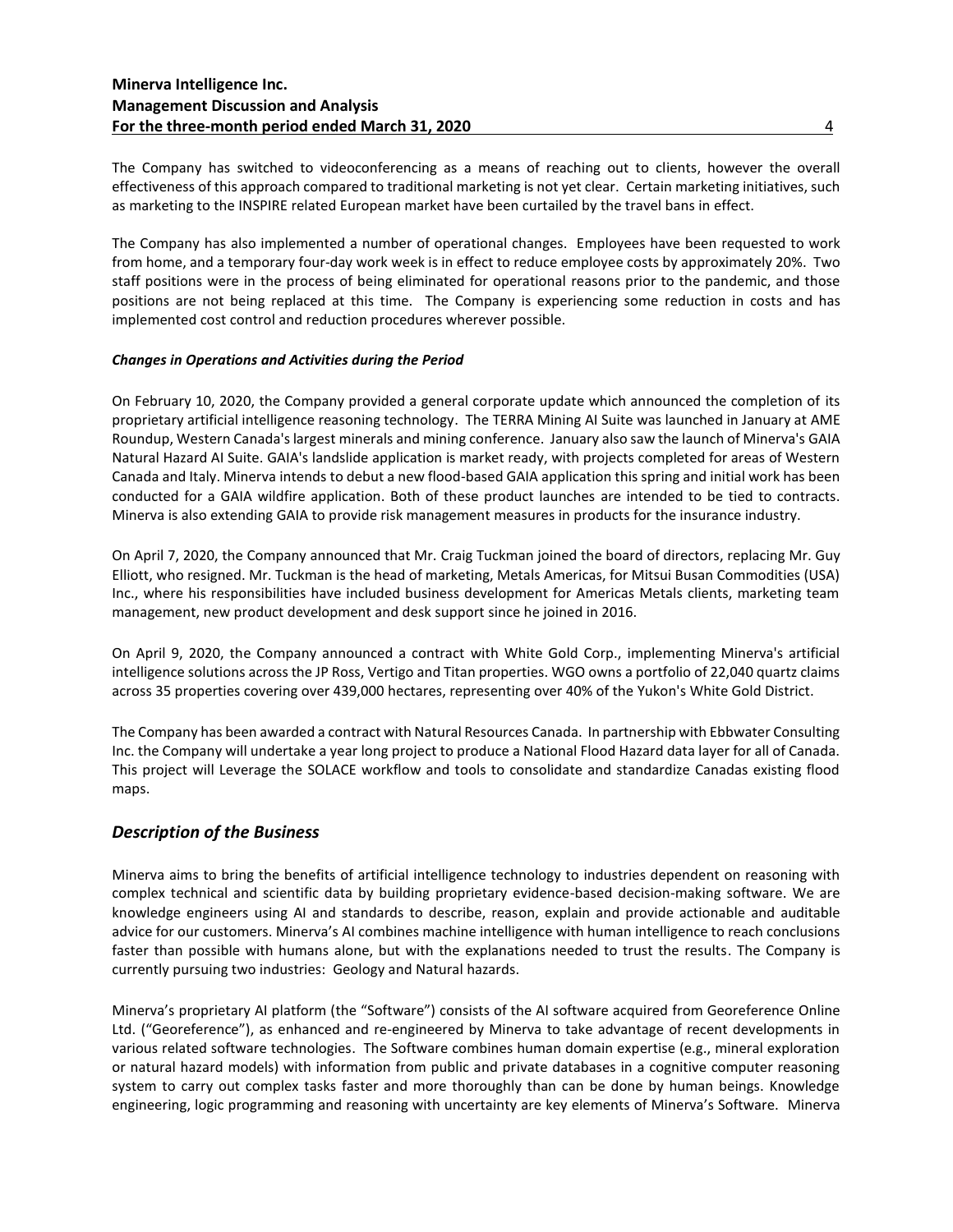has also developed in-house expertise in complementary areas, such as augmented reality, and updated taxonomies for use in knowledge representation, and has assembled a team of software and earth science professionals knowledgeable in the technologies it uses.

Minerva's Software has been developed to function in multiple diverse problem domains. In each domain in which it is deployed, a key element of its effective operation is the domain knowledge base and models deployed alongside the available voluminous and otherwise unwieldy data to which such knowledge base and models are applied.

Minerva initially applied its technology to minerals exploration due to its extensive knowledge-base in economic geology; however, the Software is applicable to other industries with complex problem domains, such as environmental protection, geohazards, land use planning, insurance and healthcare. The Software also has potential applications with respect to the European Union's ten-year INSPIRE initiative. See below.

Minerva believes that there will be significant growth in Artificial Intelligence Software-as-a-Service (AI-SaaS) over the next decade. Due to relatively limited and unique datasets and scarce AI talent, it is unlikely that a large number of enterprises will build their own proprietary software. Instead AI service providers, such as Minerva, will emerge with the necessary AI expertise and domain specific knowledge base to provide value-added AI services.

## **Principal Products**

The principal existing products have been structured within two industry specific product suites: TERRA Mining AI Suite and GAIA Natural Hazard AI Suite. Non industry specific products are promoted as Cross-Industry applications. In addition to the software suites, Minerva also sells consulting services to aid customers.

## **Cross – Industry**

## *Reasoner*

The Reasoner is the crux of Minerva's product offering, it is a cognitive AI system which integrates human knowledge with large datasets to create predictions. The Reasoner is proprietary to Minerva and is continuously undergoing refinement and expansion of capabilities. Predictions from the Reasoner are explainable and auditable, a unique advantage over many AI applications. As detailed further in the "Intellectual Property" section below, Minerva applied for two patens to protect the core technology and processes underpinning Minerva's core technology.

## *SOLACE*

SOLACE standardizes disconnected data to ensure interoperability. SOLACE enables organizations to create and curate standards and design self-improving workflows to align current and future datasets. Controlled vocabularies are built and validated by Minerva's ACE software, and project data is aligned and transformed with Minerva's DBConverter. With each alignment, the system learns common misspellings, alternative labels, and legacy codes making each sequential alignment quicker.

SOLACE was developed internally as a workflow for taking unstandardized, disorganized data and harmonizing that data into a form that we could use within the Reasoner. When approached by clients who only desired this data cleaning service, we bundled the workflow and necessary tools into one cohesive workflow product.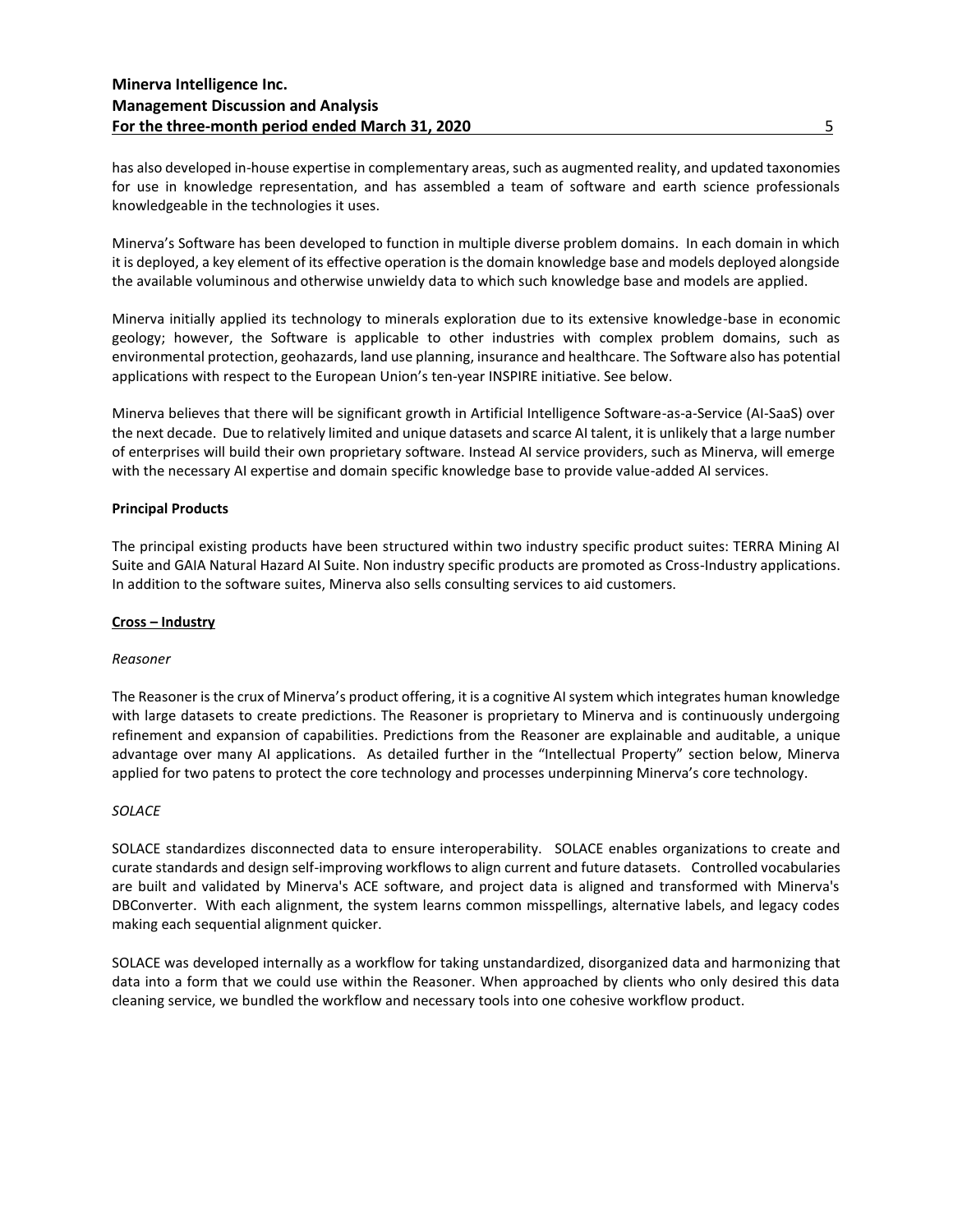## *ACE*

The Aristotelian Class Editor (ACE) in an open access taxonomy creation tool provided by Minerva. Providing ACE for free creates inroads with customers who are interested in knowledge engineering, semantics and standard terminology.

## **TERRA Mining AI Suite**

TERRA represents a collection of AI products addressing challenges in mineral exploration and mining.

## *Target (formerly MineMatch®)*

While a significant amount of capital has been spent on collecting exploration data over the years, it has led to databases that are too vast and complex for geologists to effectively evaluate. At the same time there is not enough data characterizing existing mineral deposits for machine learning techniques to be broadly successful. Mineral deposits are rare and complex with many different attributes.

Minerva's Target system is powered by Minerva's Reasoner, the core AI technology developed by Minerva. Target addresses both discovery difficulty and data volume problems. Minerva optimizes mineral deposit discovery by leveraging the computational efficiency along with proven legacy technologies such as geological modelling. This optimum combination of AI technologies allows Minerva to find the best locations at which to conduct exploration, and the Reasoner allows us to explain why each location was identified, and to provide advice on what additional exploration information to look for at such locations.

The principal market for Minerva's Target system lies with mineral exploration companies and institutions, both governmental and non-governmental, that promote minerals exploration, such as geological surveys and the government bodies.

The latest version of the Target system was tested during 2020, and has been marketed as a fully operational product since September 2018, producing maps for a number of client companies. Minerva intends to apply its Target system as a software service for enhancing the success rate of minerals exploration.

## *LEO Pro (formerly MinSem)*

LEO Pro (Language Expander and Organizer) is a semantics-based system for managing digital knowledge assets. The LEO system provides users with rapid, intelligent discovery of documents by indexing these documents against a standards-based taxonomy and a document repository. This platform addresses the need within mining companies to achieve interoperability between their exploration, mining, metallurgical and environmental remediation knowledge assets, which is achievable only through implementation of semantic standards, the latter being a field within which Minerva has specialist expertise.

LEO (formerly MinSem Lite) is a scaled-down version of LEO Pro which addresses the knowledge-management needs of minerals exploration companies which are not engaged in mining, and hence do not invest heavily in mining, metallurgical and environmental assets. LEO is a system for the management of digital knowledge and includes preloaded geoscience taxonomies, a customizable automatic tagging system, and a front-end search function that allows users to interrogate their document repository.

Both platforms allow companies to use related semantics-based AI systems, such as those provided by Minerva, to greater effect.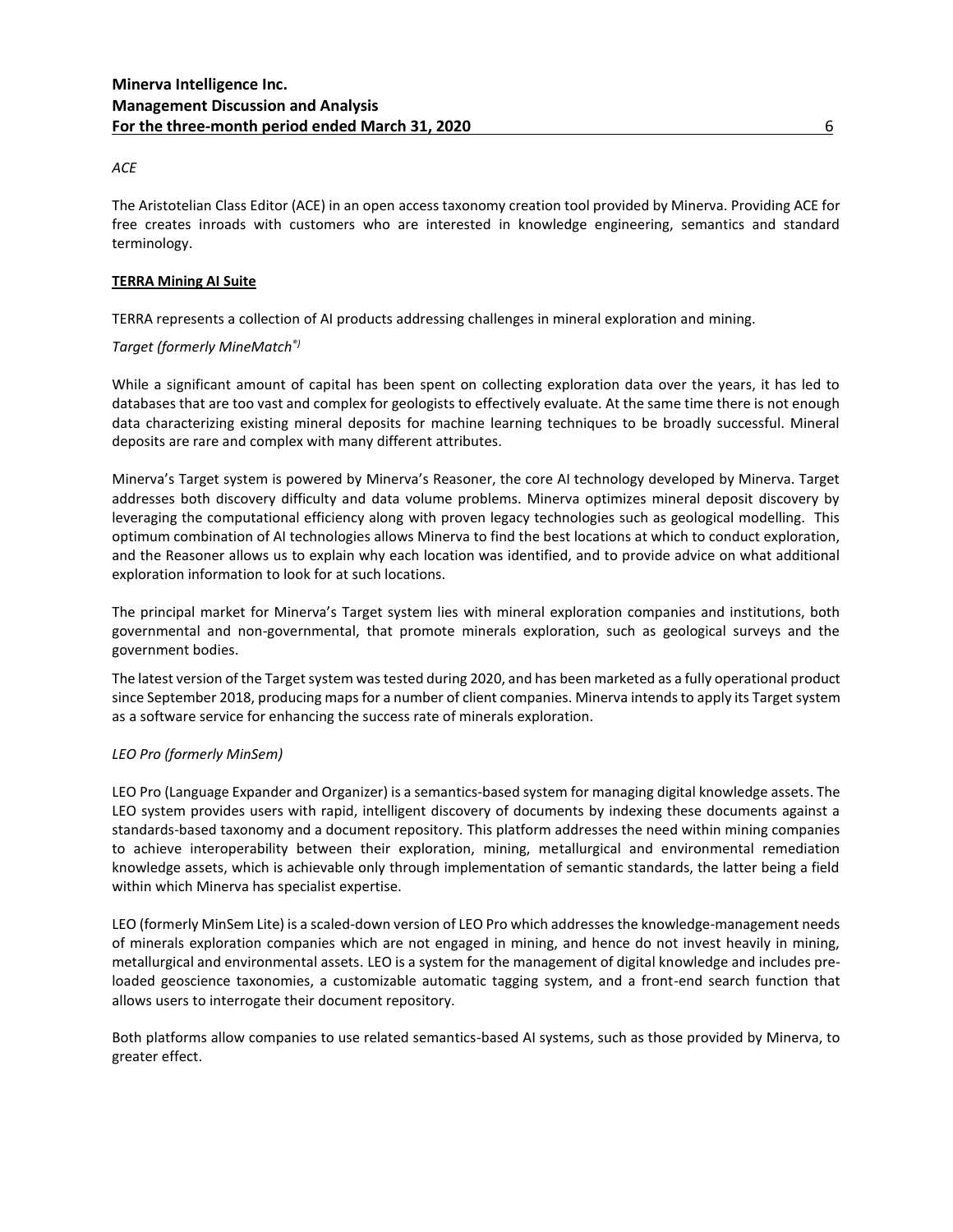## *DRIVER*

DRIVER is a tool for interpreting drilling data for entire suites of multi-element assays in dozens of different directions and then comparing the results for significance against known mineral deposit zonation characteristics. This approach facilitates the identification of alteration and mineralization zones that may relate to economic mineralization, which are very difficult and time-consuming to identify any other way. Interrogation of multi-element data and evaluation of their high and low zones can refine an exploration hypothesis and focus the drilling decision process. It can also provide critical information about associated deleterious elements and their spatial relationship to ore.

Many mineral deposits models, such as the Porphyry Cu model, have element zonation patterns that are welldocumented and characteristic of the model, but require a multi-element approach to identify. DRIVER uses a combination of geostatistical methods and spatial statistics to create hundreds of realizations of any input drilling data set. It then searches all these realizations for zones of high and/or low values which match documented zonation around known deposits, which therefore may be useful exploration vectors for the user to investigate. DRIVER provides a user-friendly interface for human evaluation of the relationships between the different zones flagged by DRIVER as potentially important.

## **GAIA Natural Hazard AI Suite**

GAIA represents a collection of products addressing the need to identify hazard and risk associated with natural events such as landslides, floods, wildfires and earthquakes. The GAIA suite is currently being marketed to land planners, emergency managers and insurance related markets.

## *GAIA for landslides (formerly HazardMatch™)*

GAIA for landslides produces interactive hazard maps for a variety of different landslide types over an area of interest. Access to the maps is available for a monthly cost based on number of users. This SaaS model is in addition to a project set up fee. The system is powered by Minerva's Reasoner which integrates large datasets to identify locations that are most at risk of slope failure. Over the past year this application has become extremely sophisticated, automatically generating new maps every day based on rainfall and temperature data and forecasts. Landslide runout modelling is conducted automatically for the most dangerous areas, this allows users to identify which locations might be impacted by the potential landslide.

GAIA for Landslides has been deployed in a study area covering over 30 000 square kilometers around the Vancouver, Squamish, and Whistler areas of British Columbia, Canada. This application can be seen by visiting [\(https://www.minervageohazards.com/\)](https://www.minervageohazards.com/). As mentioned below in the Awards section of this document, GAIA for landslides has also been deployed in the Veneto region of Italy. The system is currently being expanded to integrate risk assessment more directly which will make the product more appealing to the insurance industry.

## *GAIA for floods*

GAIA for floods is an application currently under development to display high resolution real-time flash flood risk in urban centers. The app is designed to target the emerging Canadian residential flood insurance market. The pricing model will be the same as that of GAIA for landslides. The risk assessments are based on established methods, enhanced by expert-based cognitive AI (the Minerva Reasoner) to help users interpret the results. Development began in Q4, 2019, with a detailed review of the available methods, competitors and target markets, and a functional prototype is expected to be completed by the end of Q2, 2020.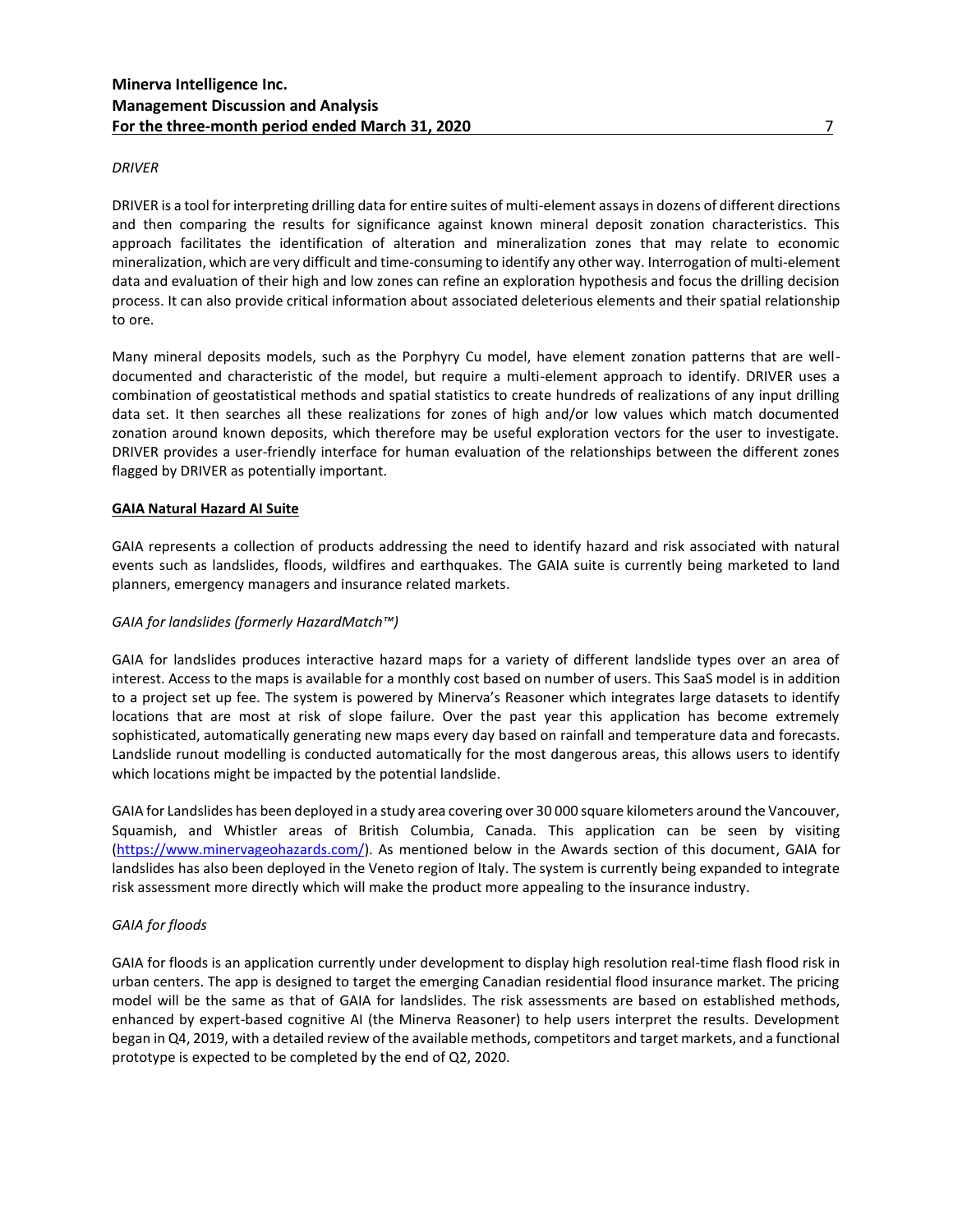The prototype application covers the entire extent of North Vancouver, British Columbia, Canada, and uses 24- and 48-hour rainfall forecasts as inputs to a numerical model that predicts water depth and velocity (flood hazard). The hazard data is then intersected with asset-level information to estimate which buildings are most at risk. The results will be completely auditable, thereby enabling users to drill down to understand the score assigned to each asset. The floods model is also being used to validate risk-assessment methods using the Minerva Reasoner, which will be transferable to other natural hazards, such as landslide, wildfire and earthquake.

## *GAIA for wildfires*

Minerva's Reasoner is well suited to predict wildfire susceptibility, hazard and risk. Over the past year Minerva has initiated development of this capability which is currently being demonstrated to prospective clients in order to assess the market potential of the technology.

## *Awards*

On October 30, 2019, the Company announced that Minerva had won the *INSPIRE Helsinki 2019 Data Challenge*. Minerva's *"Landslide Application for Veneto, Italy"*, entered under the "Let's make the most out of INSPIRE" category, was the overall winner of the Challenge.

The full results of the challenge can be viewed at https://challenge.inspire-helsinki-2019.fi Minerva's winning entry can be viewed at: [www.italy.minervageohazards.com](http://www.italy.minervageohazards.com/)

INSPIRE is a European Union Directive that creates a standardized spatial data infrastructure for the purposes of EU environmental policies. Each year an INSPIRE Conference is held to provide a forum for stakeholders from government, academia and industry, with the conference being held on October 22-24<sup>th</sup> 2019 in Helsinki, Finland. The conference highlights innovative practical uses of spatial data in such domains as the sea, weather and cities.

The legislated standardization of mapping data within the EU pertainsto 34 spatial themes with many themes having multiple specified "code lists" of words which are permitted for use. Many of these "code lists" are complex and hierarchical. All future spatial data provided by public agencies in Europe will be INSPIRE-compliant.

Standardized vocabularies incorporate complex hierarchies which require sophisticated semantic reasoning to yield useful results when the maps are used to achieve various industrial and social objectives. Three of the more complex taxonomies embedded in the INSPIRE standards relate to geology, with which Minerva is already very familiar, and to land use and land cover, which Minerva has already begun embedding into its taxonomic reasoning system.

Minerva is well positioned to compete in this market because its technology is tightly-aligned, for auditing and explainability purposes, while adhering to data and terminology standards. Minerva is working with a number of the INSPIRE committees responsible for creating the standards for the data and is contributing to its improvement by identifying problems in the standards when the data is of insufficient quality for use with Minerva's technology.

## *Future Applications*

One of the key elements of Minerva's AI Software is the powerful logical structure it applies to the terms with which it reasons, incorporating, when appropriate, taxonomies defined strictly according to the Aristotelian principles described in two books on AI co-authored by Professor David Poole, Minerva's Chief Software Architect and Alan Mackworth, the Chair of the board of directors. Without reference to such taxonomies, it is difficult to engineer AI applications which emulate intelligent reasoning as it would be carried out by a human expert. Minerva believes that its unique taxonomically-empowered approach to cognitive computing will enable it to enter markets which require an appropriate AI framework applied to complex knowledge and data.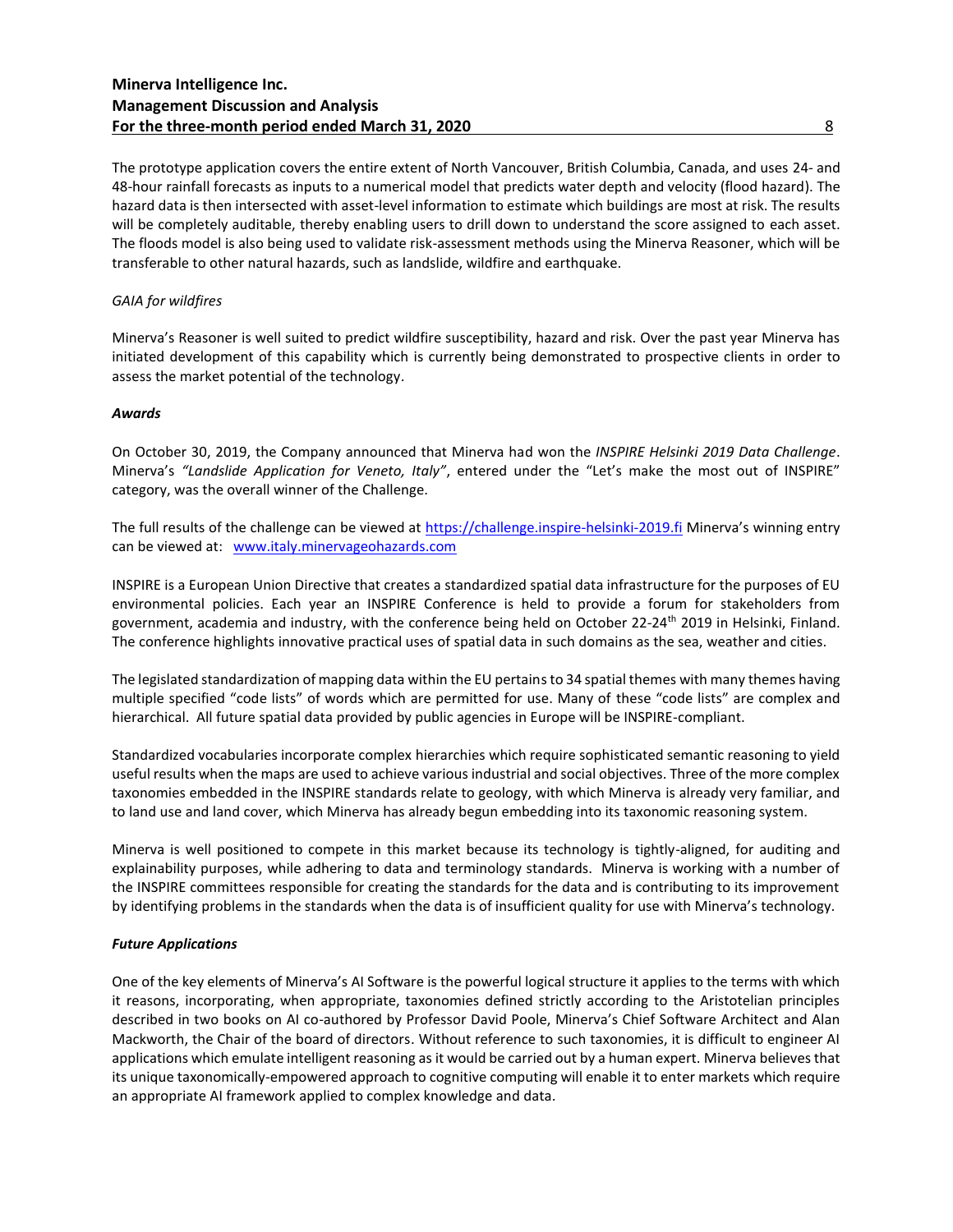Consequently, Minerva plans to develop future applications. The development of additional products is dependent on establishing a market opportunity, finding appropriate partners, and obtaining any specific resources required in the specific market. While management intends to explore any reasonable opportunity, there is no assurance that additional products will be successfully developed and marketed.

## *Operations*

Minerva conducts its operations using a combination of full and part-time employees, supplemented by independent contractors where additional part-time, short term, or specialized services are required. As of May 2020, the Company had 18 employees. In addition, certain individuals or companies are regular consultants to the Company, providing services as required.

The R & D development team is based at the Company's principal operating office in Vancouver, British Columbia.

## *Marketing Plans and Strategies*

In 2019, the Company hired a Business Development Manager who is actively building a client base in the mining and exploration and natural hazards industries through various traditional and digital marketing initiatives.

The Company's products are being marketed to pre-qualified leads around the world. The Business Development team is actively reaching out to promising candidates for Minerva's various software applications, identified using Minerva's existing database of industry contacts, as well as those identified via industry events, publications, and intelligence initiatives.

Minerva's efforts include direct digital marketing and advertising, conference attendance, trade publications, media engagement, and active communication with various media outlets. The Company continues to expand its network and establish mutually beneficial strategic relationships which will also allow Minerva to expand by future acquisition and/or partnership opportunities, including new technologies that may complement its business. The Company has also established a subsidiary office in Germany to assist with its marketing efforts in Europe.

## *Intellectual Property*

In accordance with industry practice, Minerva protects its proprietary rights through a combination of copyright, trade-mark, trade secret laws and contractual provisions. The source code for its Software is protected under Canadian and applicable international copyright laws. Minerva licenses its Software pursuant to agreements that impose restrictions on customers' ability to use the technology, such as prohibiting reverse engineering, limiting the use of software copies and restricting access and use of source code. Minerva also seeks to avoid disclosure of intellectual property and proprietary information by requiring employees and consultants to execute non-disclosure and assignment of intellectual property agreements. Such agreements require employees and consultants to assign to Minerva all intellectual property developed in the course of their employment or engagement. Minerva utilizes non-disclosure agreements to govern interaction with business partners and prospective business partners and other relationships where disclosure of proprietary information may be necessary. The Company has applied for two patents on its intellectual property.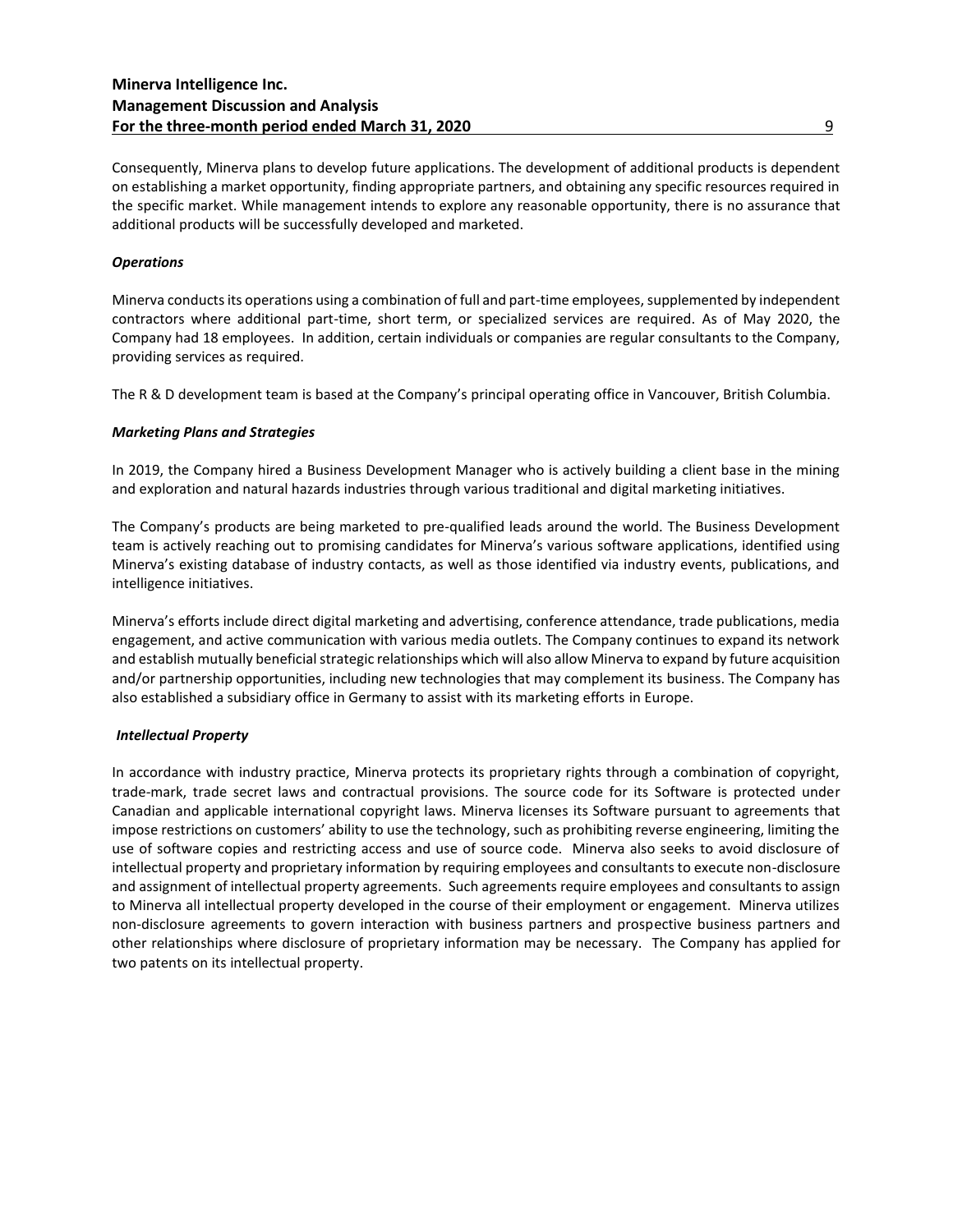## *Results of Operations*

## *Results for the three-month period ended March 31, 2020*

During the three-month period ended March 31, 2020, the Company recorded revenue of \$53,000 (2019: \$140,600) reflecting the timing of a major contract that was entirely completed in Q1 2019. A similar sized contract was signed in Q1 2020, however that contract has a 15-month duration with revenue spread over that period.

Expenses from operations were \$917,917 (2019: \$701,469), and the comprehensive loss for the period was \$613,450 (2019: \$709,065).

The most significant elements of the Company's expenses are:

- Advertising and promotion of \$64,070 (2019: \$45,818) reflect increased amounts being spent on the promotion of the Company and its products to potential customers and investors, as well as investor relations activities;
- Amortization of \$45,202 (2019: \$39,271) reflects the amortization of leasehold improvements, computer equipment and furniture acquired, the amortization of intangible assets, and the amortization of the right to use asset;
- Consulting Corporate development of \$26,198 (2019: \$72,519) was due to the use in 2019 of outside advisors during the process of structuring, funding, and completing the going public process. The 2020 expense reflected certain limited advisory activities;
- Consulting Product development of \$39,163 (2019: \$139,111) resulted from the use of outside consultants in specific areas to develop specific products and product inputs where that capability was not in-house. In late 2019 and 2020 most of the consultants were eliminated, or were replaced by employees as the Company moved to normalize its operations, resulting in the expense being reflected in salaries;
- Directors fees of \$31,500 (2019: \$nil) are paid to independent directors as a result of the Compensation Committee and the Board of Directors establishing for independent directors and committee chairs a fee of \$3,000 and \$4,500 per month respectively for their contributions to the Company;
- General and administrative expenses of \$35,044 (2019: \$27,958) reflect the operations of the Company, and include the cost of diverse items such as insurance, internet and telephone and other general office expenses;
- Outsourced services expense of \$31,800 (2019: \$49,900) consists of the cost of third-party service providers which were contracted related to a specific project based on their expertise;
- Professional fees were \$25,119 (2019: \$20,912) consisting of legal, accounting, tax and other professional advisory expenses;
- Salaries and wages of \$571,158 (2019: \$234,874) reflect the increase in the number of employees in Q1 2020 compared to the previous year, as well as the conversion of consulting positions to employees, and illustrate the effective growth of the operations of the Company. Certain cost controls implemented as a result of the pandemic had minimal impact during this quarter;
- Share-based compensation of \$4,293 (2019: \$15,152) resulted from the timing of vesting of previously issued options;
- Software application subscriptions of \$16,528 (2019: \$20,095) reflect the cost and timing of renewals of licensed software used by the Company in the development of products;
- Transfer agent and filing fees of \$6,384 (2019: \$nil) are incurred as a result of administering a public Company and making appropriate regulatory filings;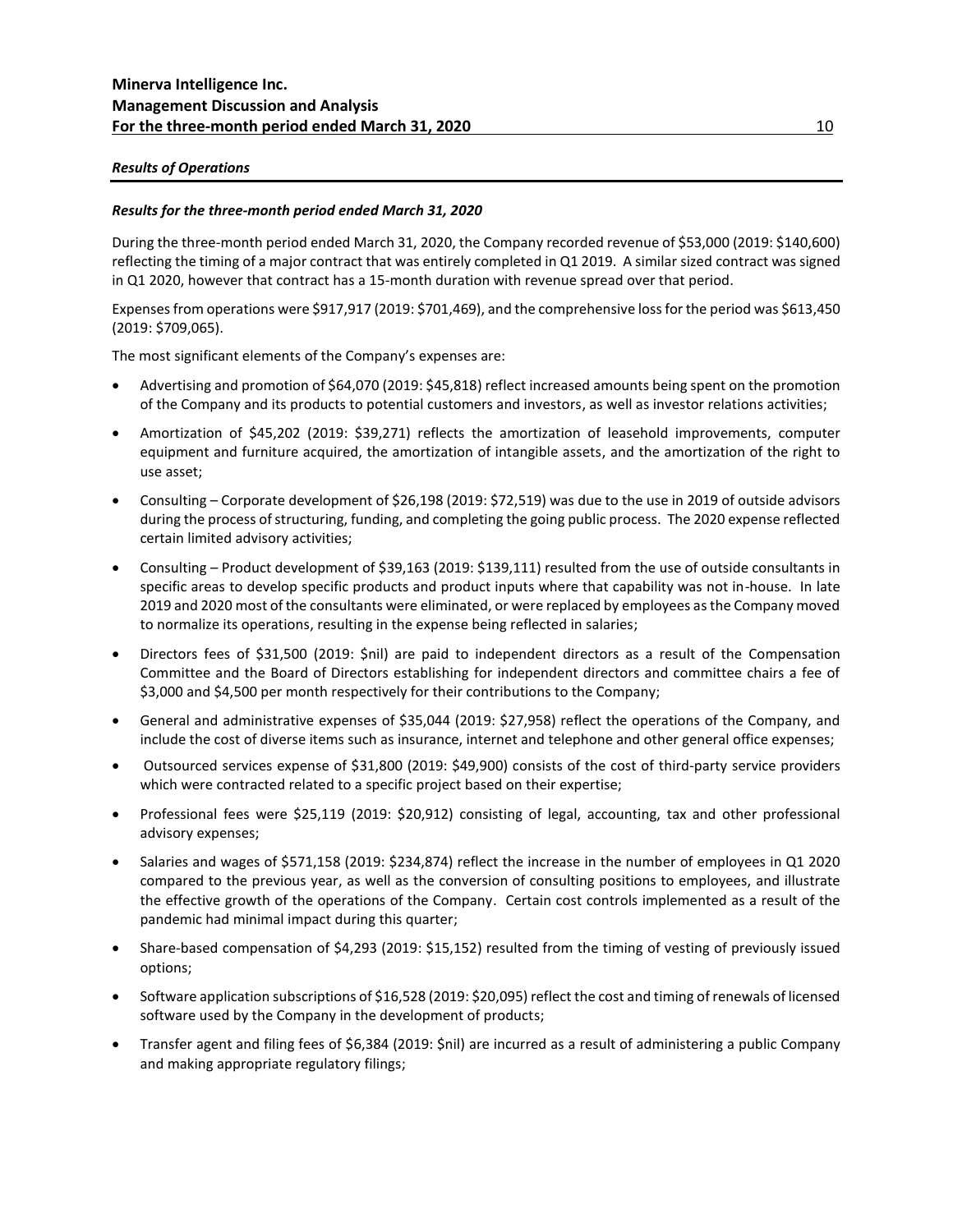- Travel of \$21,458 (2019: \$35,859) was incurred to meet with clients, potential funders and strategic partners, and to attend trade shows to promote the products of the Company;
- A foreign exchange gain of \$241,714 (2019: a loss of \$147,613) was recognized during the period reflecting the volatility of US dollar funds held by the Company. The conversion rate for the US dollar relative to the Canadian dollar peaked at the time of the preparation of the December 31, 2018 financials of the Company and had declined in Q1 2019. In Q1 2020, the rate climbed to new highs. During this period and subsequently, the Company converted some of its US dollar holdings to Canadian dollars to lock in the positive exchange rate. Future results will be subject to fluctuation based on balances held and converted to Canadian funds;
- Interest expense of \$1,331 (2019: \$583) was incurred with respect to the lease liability; and
- Interest income of \$11,084 (2019; \$nil) was recorded due to investments in US and Canadian dollar denominated term deposits. There was no term deposit interest in Q1 2019.

## *Quarterly Summary*

The following table summarizes selected financial information of the Company for the periods available.

|                          | Fiscal 2020 |             | Fiscal 2019    |                |
|--------------------------|-------------|-------------|----------------|----------------|
|                          | 3/31/2020   | 12/31/2019  | 9/30/2019      | 6/30/2019      |
|                          | Q1          | Q4          | Q <sub>3</sub> | Q <sub>2</sub> |
|                          | (Unaudited) | (Unaudited) | (Unaudited)    | (Unaudited)    |
|                          | \$          | Ś           | \$             | \$             |
| Revenue                  | 53,000      | 12,000      |                | 32,000         |
| Operating expenses       | (917, 917)  | (1,025,875) | (708, 255)     | (728, 381)     |
| Other items              | 251,467     | (58, 180)   | 67,775         | (972, 017)     |
| Net Income (Loss)        | (613, 450)  | (1,072,055) | (640, 480)     | (1,668,398)    |
| <b>Current Assets</b>    | 3,396,915   | 4,106,287   | 4,886,906      | 5,439,535      |
| <b>Total Assets</b>      | 3,896,658   | 4,648,231   | 5,418,532      | 6,008,873      |
| <b>Total Liabilities</b> | 285,353     | 427,769     | 286,715        | 233,437        |
| Shareholders' Equity     | 3,611,305   | 4,220,462   | 5,418,532      | 5,775,436      |
|                          |             |             |                |                |
|                          | Fiscal 2019 |             | Fiscal 2018    |                |
|                          | 3/31/2019   | 12/31/2018  | 9/30/2018      | 6/30/2018      |
|                          | Q1          | Q4          | Q <sub>3</sub> | Q <sub>2</sub> |
|                          | (Unaudited) | (Unaudited) | (Unaudited)    | (Unaudited)    |
|                          | \$          | \$          | \$             | \$             |
| Revenue                  | 140,600     | 7,750       | 20,000         |                |
| Operating expenses       | (701, 469)  | (964, 743)  | (326,906)      | (560, 912)     |
| Other items              | (148, 196)  | 426,782     | (114, 805)     | 128,938        |
| Net Income (Loss)        | (709,065)   | (530, 211)  | (421, 711)     | (431, 974)     |
| <b>Current Assets</b>    | 6,017,256   | 6,684,578   | 6,905,443      | 5,238,987      |
| <b>Total Assets</b>      | 6,619,372   | 7,139,270   | 7,379,307      | 5,604,558      |
|                          |             |             |                |                |
| <b>Total Liabilities</b> | 284,358     | 110,343     | 106,395        | 123,178        |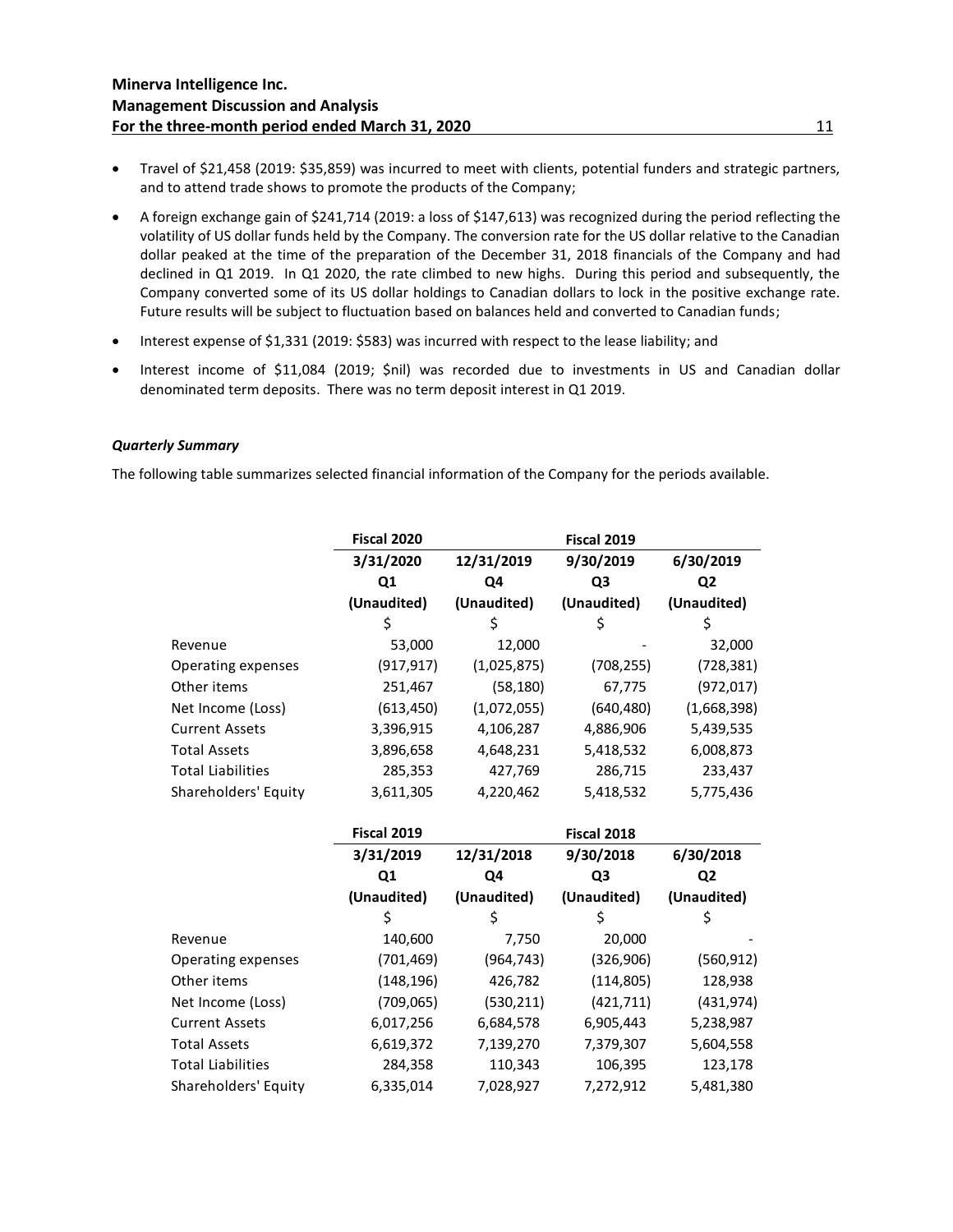## *Selected Annual Information*

|                          |                         |                                    | <b>Period from</b>      |
|--------------------------|-------------------------|------------------------------------|-------------------------|
|                          | Year ended              | Incorporation to<br>the Year ended |                         |
|                          | 12/31/2019<br>(Audited) | 12/31/2018<br>(Audited)            | 12/31/2017<br>(Audited) |
|                          | \$                      | \$                                 | \$                      |
| Revenue                  | 184,600                 | 27,750                             |                         |
| Operating expenses       | (3,163,980)             | (1,491,342)                        | (408, 813)              |
| Other items              | (1, 110, 618)           | 337,054                            | (21, 798)               |
| Net Income (Loss)        | (4,089,998)             | (1, 126, 538)                      | (430,611)               |
| <b>Current Assets</b>    | 4,106,287               | 6,684,578                          | 1,213,837               |
| <b>Total Assets</b>      | 4,648,231               | 7,139,270                          | 1,416,332               |
| <b>Total Liabilities</b> | 427,769                 | 110,343                            | 39,532                  |
| Shareholders' Equity     | 4,220,462               | 7,028,927                          | 1,376,800               |

## *Financing Activities*

During the three-month period ended March 31, 2020, there were no share issuances.

During the year ended December 31, 2019, the Company completed an amalgamation and a private placement which resulted in the following share transactions:

- 6,200,000 outstanding common shares were consolidated on a two-for-one basis, resulting in 3,100,000 shares outstanding;
- 38,575,005 post-consolidated common shares were issued in exchange for all of the outstanding shares of Minerva Canada at a price of \$0.255 per common share;
- 1,000,000 post-consolidated common shares were issued at a price of \$0.255 as a finder's fee; and
- 2,000,000 common shares were issued pursuant to a non-brokered private placement at \$0.075 per share to raise \$150,000. The CEO of the Company was the sole subscriber to the placement. No finder's fees were paid in connection with this placement.

As of March 31, 2020, and December 31, 2019, the Company has 44,675,005 shares issued and outstanding.

As of March 31, 2020, a total of 9,575,003 common shares were subject to escrow restrictions (2019: 9,575,003). All escrowed shares will be released from escrow as to 10% on completion of the QT (released), and an additional 15% every six months thereafter over 36 months.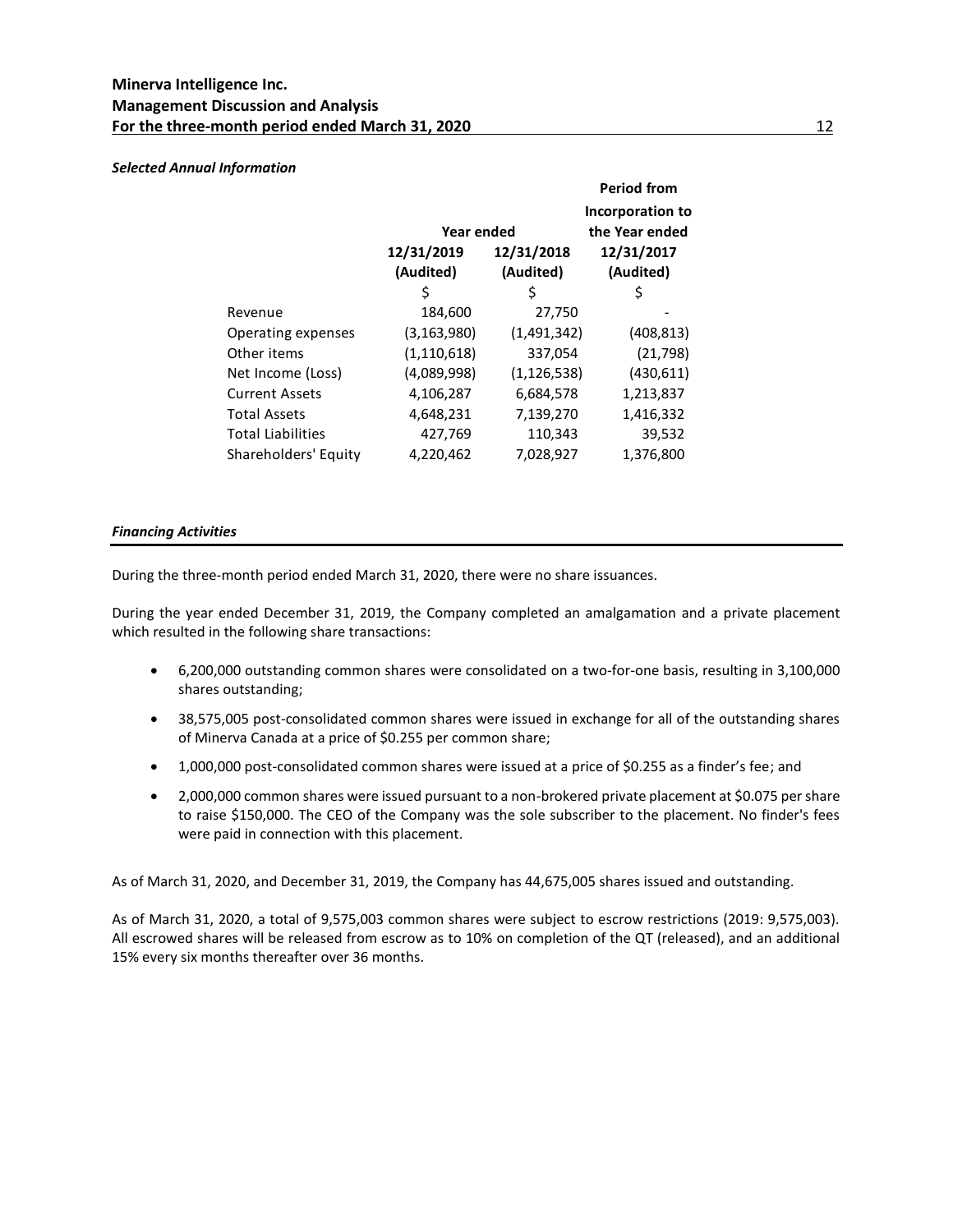## **Minerva Intelligence Inc. Management Discussion and Analysis For the three-month period ended March 31, 2020** 13

## *Liquidity and Capital Resources*

The Company's aggregate operating, investing and financing activities for the three-month period ended March 31, 2020 resulted in a cash decrease of \$779,620 (2019: \$754,646). As at March 31, 2020, the Company's cash balance was \$3,168,680 (December 31, 2019: \$3,948,299), and the Company had working capital of \$3,155,358 (December 31, 2019: \$3,731,254).

During the three-month period ended March 31, 2020, the Company paid \$nil to acquire equipment (2019: \$7,216). \$150.00 was received related to the sale of redundant furniture.

During the three-month period ended March 31, 2020 the Company capitalized \$179,479 as a right to use asset with respect to its leased premises. An adjustment was made in the current quarter of \$4,664 to reflect a revised estimate.

No other material capital expenditures were incurred.

## *Transactions with Related Parties*

## *Key management personnel*

Key management personnel include those persons having authority and responsibility for planning, directing and controlling the activities of the Company as a whole. The Company has determined that key management personnel consist of executive and non-executive members of the Company's Board of Directors and corporate officers. The remuneration of key management personnel during the three-month periods ended March 31, 2020 and 2019 was as follows:

|                                  | Three-month period ended<br>March 31, |  |      |         |
|----------------------------------|---------------------------------------|--|------|---------|
|                                  | 2020                                  |  | 2019 |         |
| Salaries and wages               | \$<br>183,958                         |  | \$   | 107,509 |
| Professional and consulting fees | 18,000                                |  |      | 15,000  |
| Share-based compensation         | 76                                    |  |      | 15,152  |
|                                  |                                       |  |      |         |
|                                  | \$<br>202,034                         |  |      | 137,661 |

Certain comparative amounts in 2019 were reclassified as some related party consultants became salaried employees.

As at March 31, 2020 and December 31, 2019 accounts payable and accrued liabilities included \$6,000 (2019 - \$6,000) owing to David Poole, Chief Software Architect of the Company.

As at March 31, 2020 accounts receivable included \$9,842 (2019 - \$24,842 l) owing from a related party.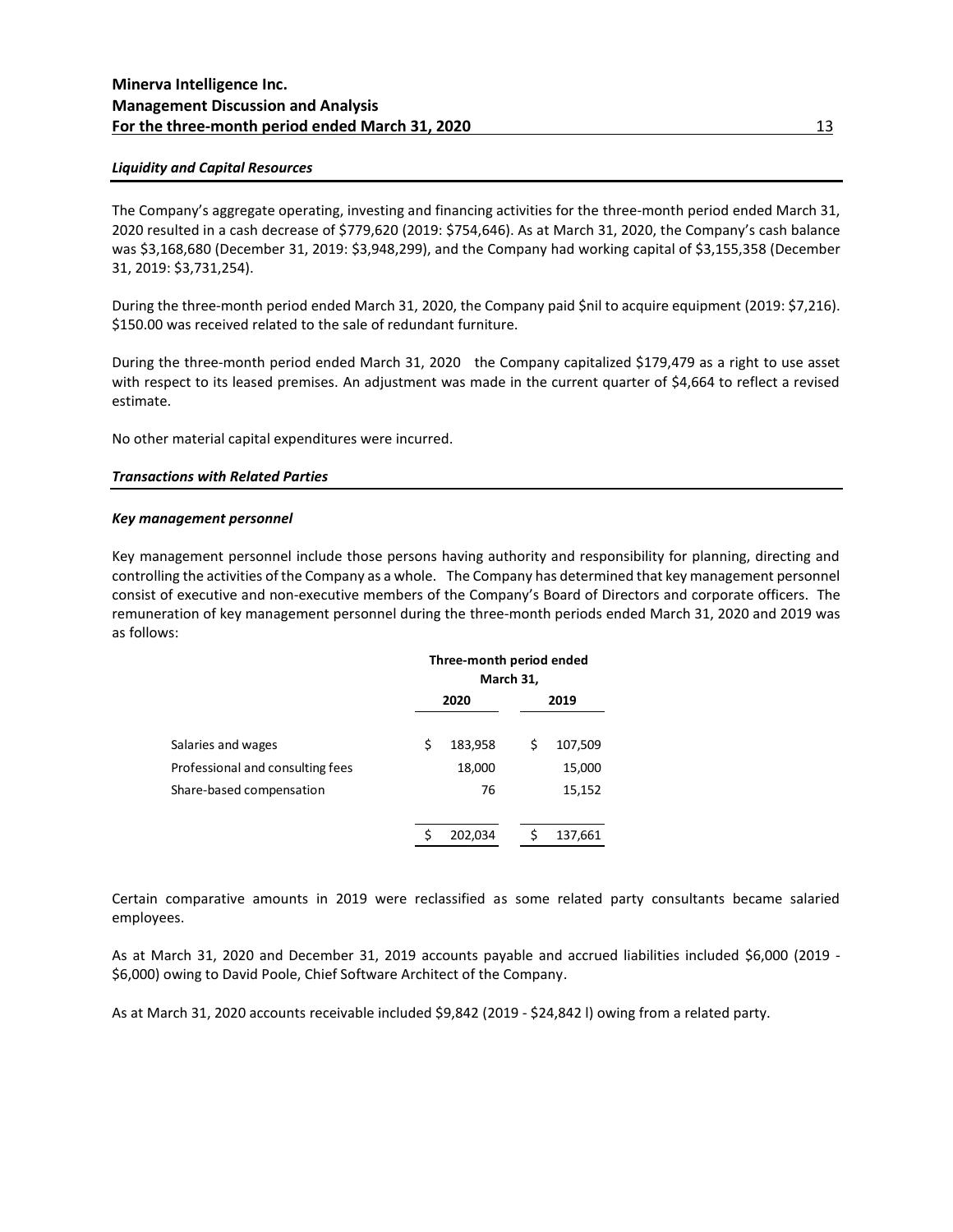## *Other related parties*

The remuneration of other related parties during the three-month periods ended March 31, 2020 and 2019 was as follows:

|                | Three-month period ended<br>March 31, |        |      |   |
|----------------|---------------------------------------|--------|------|---|
|                |                                       | 2020   | 2019 |   |
| Directors fees | \$                                    | 31,500 | \$   | - |
|                |                                       | -      |      |   |
|                |                                       | 31,500 |      |   |

Professional fees – capitalized consists of amounts capitalized to intangible asset development.

As at March 31, 2020 accounts payable and accrued liabilities included \$22,500 (2019 - \$10,500) owing to other related parties. Amounts due to related parties, including amounts due to key management personnel, at March 31, 2020 are unsecured and interest free.

## *Off Balance Sheet Arrangements*

To the best of management's knowledge, there are no off-balance sheet arrangements that have, or are reasonably likely to have, a current or future effect on the results of operations or financial condition of the Company.

## *Critical Accounting Estimates*

The preparation of the consolidated financial statements requires management to make judgments and estimates and form assumptions that affect the reported amounts of assets and liabilities at the date of the consolidated financial statements and reported amounts of expenses and gains or losses during the reporting period. On an ongoing basis, management evaluates its judgments and estimates in relation to assets, liabilities and expenses, gains and losses. Management uses historical experience and various other factors it believes to be reasonable under the given circumstances as the basis for its judgments and estimates. Actual outcomes may differ from these estimates under different assumptions and conditions.

Estimates and assumptions that have the most significant effect on the amounts recognized in the consolidated financial statements include:

## *Share-based Payment Transactions related to Equities*

The Company measures the cost of equity-settled transactions with employees by reference to the fair value of the equity instruments at the date at which they are granted. Estimating fair value for share-based payment transactions requires determining the most appropriate valuation model, which is dependent on the terms and conditions of the grant. This estimate also requires determining the most appropriate inputs to the valuation model including the expected life of the stock option, volatility and dividend yield and making assumptions about them.

## *Deferred tax assets*

Deferred tax assets, including those arising from un-utilized tax losses, require management to assess the likelihood that the Company will generate sufficient taxable earnings in future periods in order to utilize recognized deferred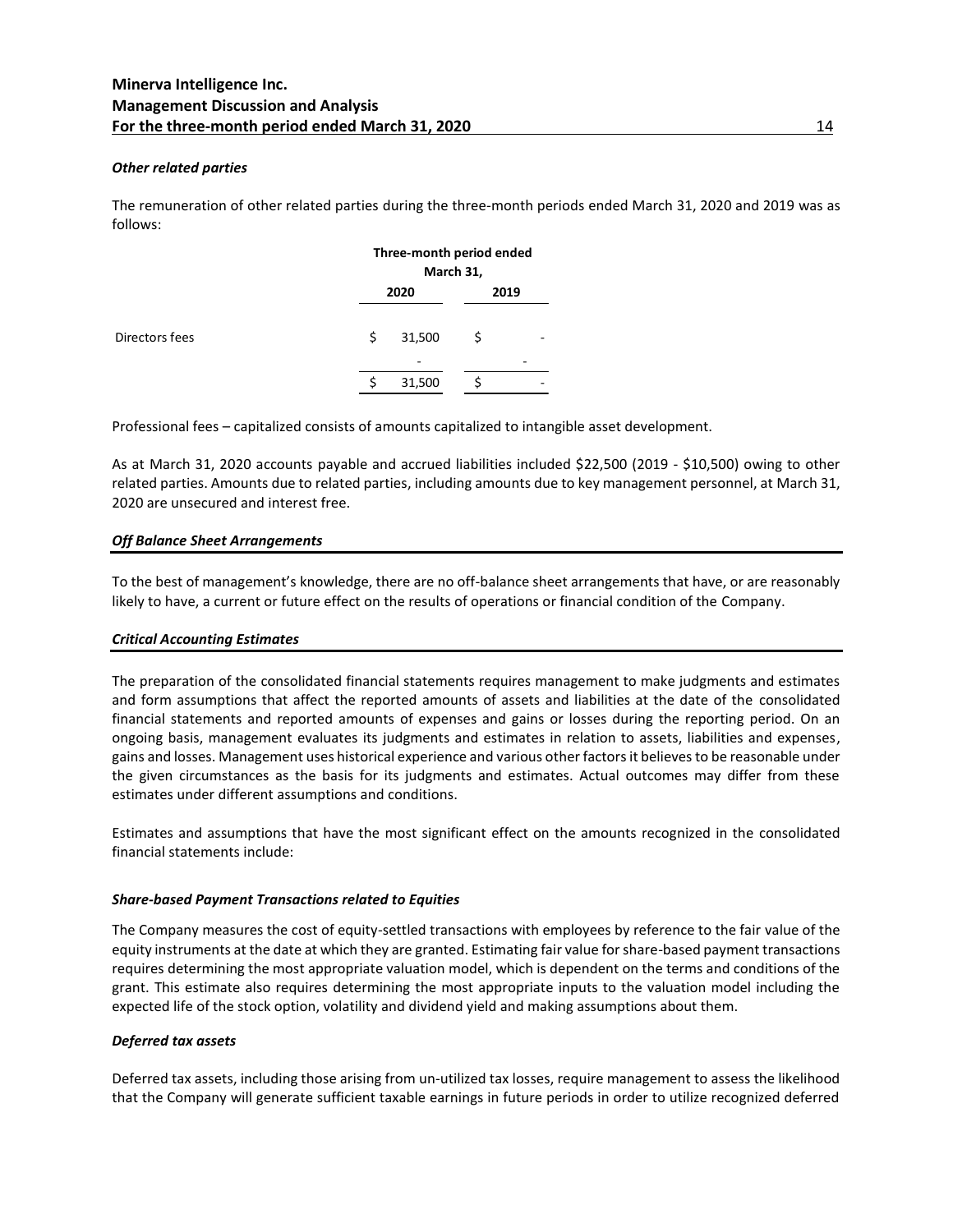## **Minerva Intelligence Inc. Management Discussion and Analysis For the three-month period ended March 31, 2020** 15

tax assets. Assumptions about the generation of future taxable profits depend on management's estimates of future cash flows. In addition, future changes in tax laws could limit the ability of the Company to obtain tax deductions in future periods. To the extent that future cash flows and taxable income differ significantly from estimates, the ability of the Company to realize the net deferred tax assets recorded at the reporting date could be impacted.

## *Economic recoverability and probability of future economic benefits of intangible assets and amortization*

Management has determined that intangible asset costs incurred which were capitalized may have future economic benefits and may be economically recoverable. Management uses several criteria in its assessments of economic recoverability and probability of future economic benefits including anticipated cash flows and estimated economic life. The amortization expense related to intangible assets will be determined using estimates relating to the useful life of the intangible assets.

Judgments that have the most significant effect on the amounts recognized in the consolidated financial statements include:

## *Determination of functional currency*

The functional currency of the Company is the currency of the primary economic environment in which it operates. Determination of the functional currency may involve certain judgments to determine the primary economic environment. The functional currency may change if there is a change in events and conditions which determine the primary economic environment. The functional currency of the Company and its principal operating subsidiary is the Canadian dollar. The functional currency of the German subsidiary is the Euro.

## *Changes in Accounting Policies*

The accounting policies applied in the unaudited condensed consolidated interim financial statements are the same as those applied in the Company's annual audited financial statements for the year ended December 31, 2019. The reader is referred to those notes for a detailed discussion of the Company's accounting policies.

## *Financial Instruments*

The Company is exposed to various financial risks resulting from its operations. The Company's management manages financial risks. The Company has not entered into financial instruments agreements, including derivative financial instruments for speculative purposes. The Company's main financial risk exposures and its financial policies are as follows:

## *Credit risk*

Credit risk is the risk that one party to a financial instrument will cause a financial loss for the other party by failing to discharge an obligation. The Company's cash and accounts receivable are exposed to credit risk, with the carrying values being the Company's maximum exposure. The Company's cash consists of deposit accounts with chartered banks. The Company's accounts receivable consist of contract payments due from governments and companies, with the carrying values also being the Company's maximum exposure. Management believes the Company's exposure to credit risk is not significant.

## *Liquidity risk*

Liquidity risk is the risk that the Company will encounter difficulty in meeting obligations associated with financial liabilities. The Company's accounts payable and accrued liabilities are all current and due within 90 days of the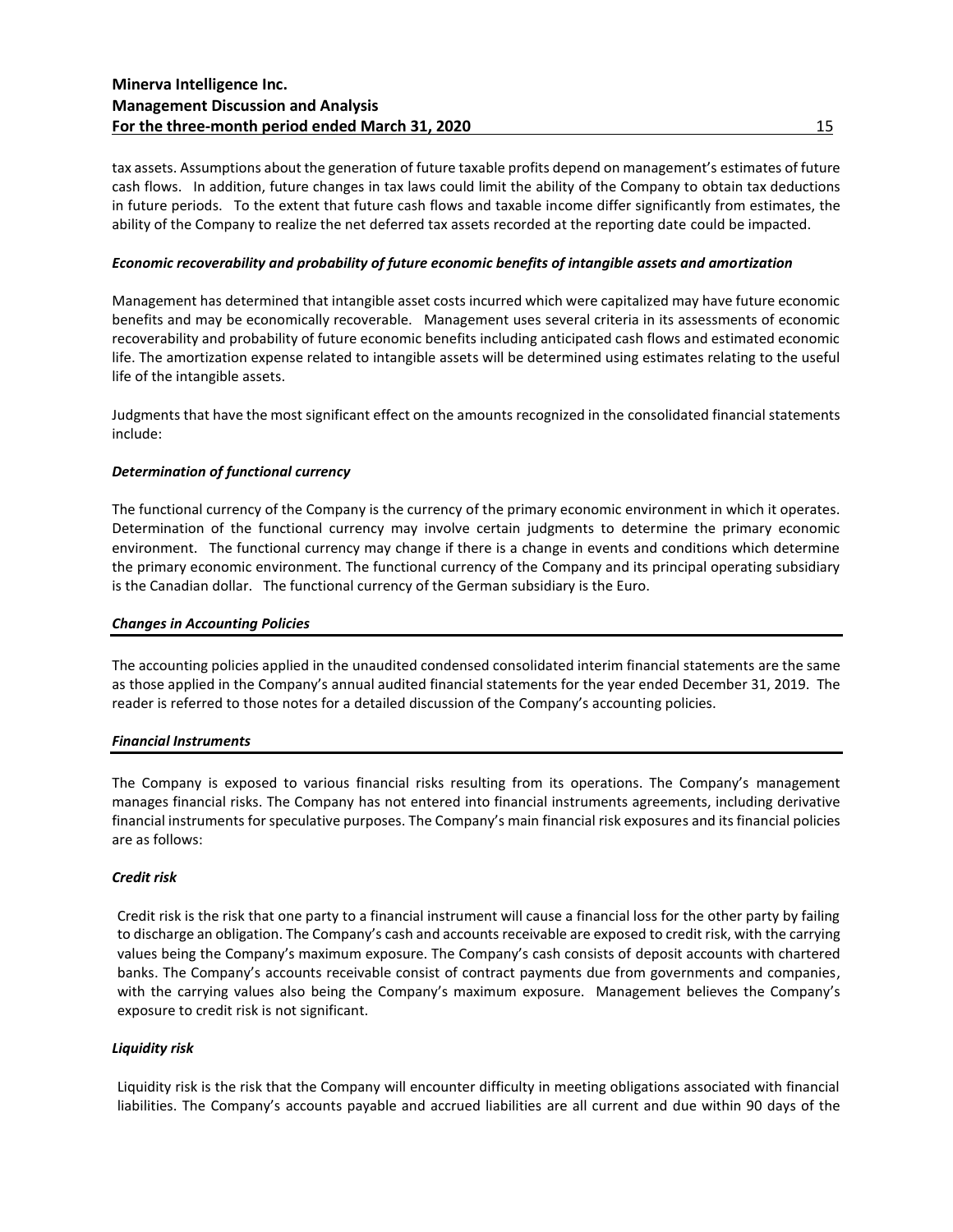statement of financial position date. The Company seeks to ensure that it has sufficient capital to meet short term financial obligations after taking into account its operating obligations and cash on hand.

## *Market risk*

Market risk is the risk of loss that may arise from changes in market factors such as interest rates, foreign exchange rates, and equity prices.

## *Interest rate risk*

Interest rate risk is the risk that the fair value or future cash flows of a financial instrument will fluctuate because of changes in market interest rates. The Company maintains certain cash balances in term deposits which renew periodically, and which rates reflect the market at the time of renewal. Management believes that the interest rate risk on these investments is nominal. The Company is not exposed to any other significant interest rate risk aside from the term deposits noted. Cash comprised bank balances and guaranteed investment certificates as of March 31, 2020 and December 31, 2019.

## *Foreign exchange risk*

Foreign exchange risk is the risk that the fair value or future cash flows of a financial instrument will fluctuate because of changes in foreign exchange rates. The Company is exposed to foreign exchange risk as it engages in transactions in other foreign currencies, from time to time. As at March 31, 2020, the Company held US cash of \$1,296,117 (December 31, 2019: \$2,868,640), converted to CAD at a rate of 1.4170 (2019: 1.3016). A 10% change in the foreign exchange rate would have an impact on profit or loss of \$129,612 (2019: \$286,864).

#### *Price risk*

Equity price risk is defined as the potential adverse impact on the Company's earnings due to movements in individual equity prices or general movements in the level of the stock market. The Company does not have any financial instruments which are exposed to this risk.

#### *Outstanding Share Data*

As at March 31, 2020, and the date of this MD&A the following table summarizes the outstanding share capital of the Company:

|                      | March 31, 2020 | <b>Report Date</b> |
|----------------------|----------------|--------------------|
| Common Shares        | 44,675,005     | 44,675,005         |
| Stock Options        | 2,887,500      | 3,961,625          |
| Total, Fully Diluted | 47,562,505     | 48,636,630         |

During the three-month period ended March 31, 2020, 92,500 options expired unexercised.

Subsequent to the Quarter end, on April 7, 2020, the Company granted of 1,166,625 stock options to purchase 1,166,625 common shares of the Company. 85,000 stock options are exercisable at prices of 10 cents, 30 cents and 50 cents per share over a period of three years. 1,081,625 stock options are exercisable at a price of \$0.07 per share, in varying terms within the next 12 months.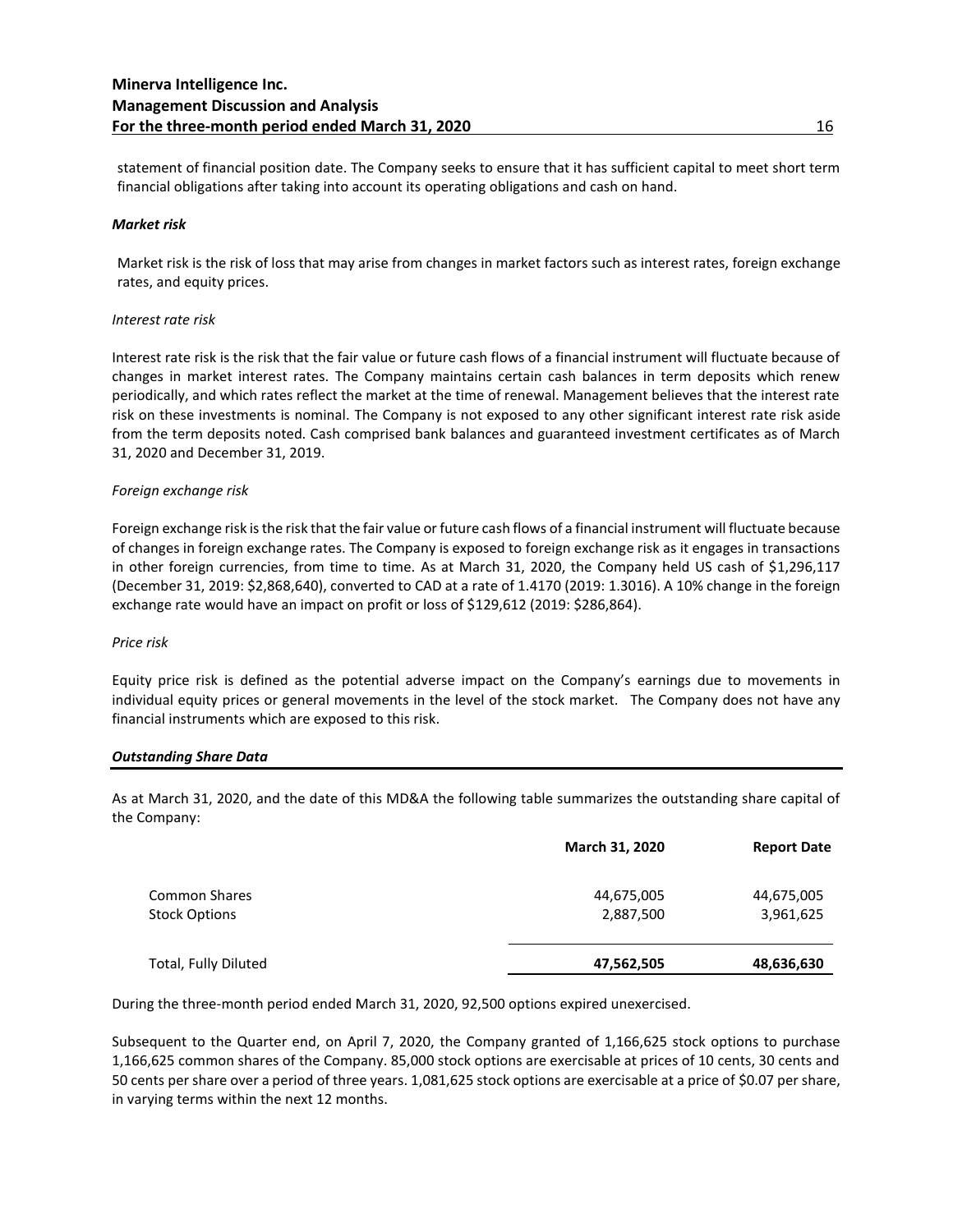## *Risks and Uncertainties*

An investment in the Company's shares should be considered highly speculative due to the nature of the Company's business and the present stage of its development. In evaluating the Company and its business, the Reader should carefully consider the following risk factors in addition to the other information contained in this management discussion and analysis. These risk factors are not a definitive list of all risk factors associated with the Company. It is believed that these are the factors that could cause actual results to be different from expected and historical results. Investors should not rely upon forward-looking statements as a prediction of future results.

## **Effect of COVID-19 on Business operations**

On March 11, 2020, the World Health Organization categorized COVID-19 as a pandemic. The potential economic effects within the entity's environment and in the global markets, possible disruption in supply chains, and measures being introduced at various levels of government to curtail the spread of the virus (such as travel restrictions, closures of non-essential municipal and private operations, imposition of quarantines and social distancing) could have a material impact on the entity's operations. The extent of the impact of this outbreak and related containment measures on the entity's operations cannot be reliably estimated at the date this report was prepared.

## **Business Model**

The industry in which the Company operates is characterized by rapidly-changing Internet media, evolving industry conditions and standards, and changing user and client demands. Any evaluation of the Company's business and its prospects must be considered in light of these factors and the risks and uncertainties often encountered by companies in an evolving industry.

Some of these risks and uncertainties relate to the Company's ability to maintain and expand client relationships and respond effectively to competition and potential negative effects of competition on profit margins. If the Company is unable to address these risks, its business, results of operations and prospects could suffer.

## **Significant future capital requirements, future financing risk and dilution**

No assurances can be provided that the Company's financial resources will be sufficient for its future needs. Revenues from current operations are insufficient to meet the Company's expected capital requirements. As such, the Company may be required to undertake future financings which may be in the form of a sale of equity or debt secured by assets. No assurances can be made that the Company will be able to complete any financing arrangements or that the Company will be able to obtain the capital that it requires. In addition, the Company cannot provide any assurances that any future financings will be obtained on terms that are commercially favourable to the Company.

Any such sale of Company shares, or other securities will lead to further dilution of the equity ownership of existing shareholders. Additionally, options and warrants or other conversion rights issued or granted by the Company may adversely affect future equity offerings, and the exercise of those options and warrants may have an adverse effect on the value of the Company shares. If any such options, warrants or conversion rights are exercised at a price below the then current market price, if any, then (i) the market price of the Company shares could decrease, and (ii) shareholders may experience dilution of his or her investment. The issuance of Company shares in the future will result in a reduction of the book value and market price of the then outstanding Company shares. If any such additional Company shares are issued such issuances will result in a reduction in the proportionate ownership and voting power of all current shareholders. Further, such issuance may result in a change of control of the Company.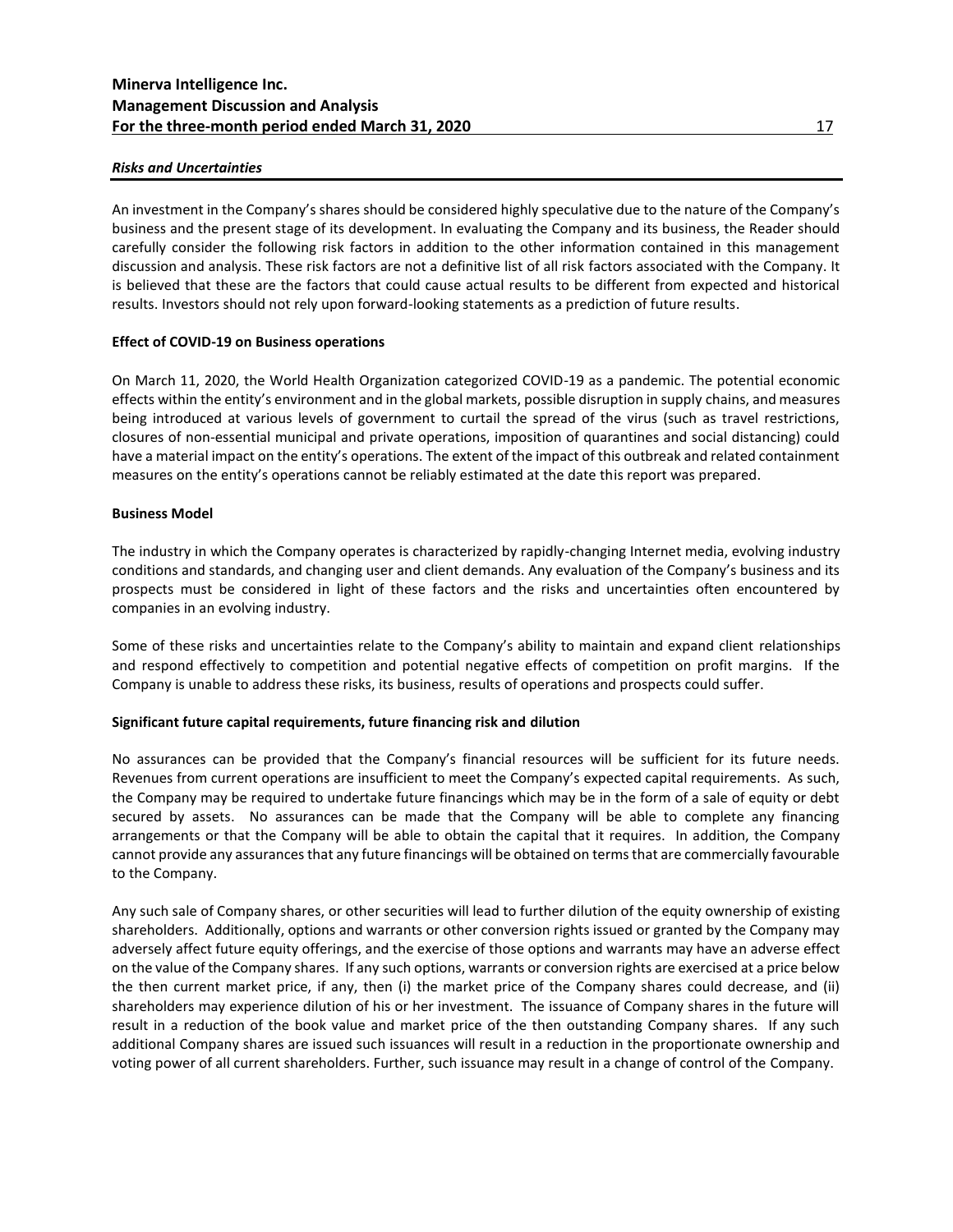A prolonged decline in the price of the Company shares could result in a reduction in the liquidity of the Company shares and a reduction in the Company's ability to raise capital. As a significant portion of the Company's operations will probably be financed through the sale of equity securities a decline in the price of the Company shares could be especially detrimental to liquidity.

## **Technological Change**

The Company operates in business segments that are entirely dependent on technology. As such, technological change will impact the ability of the Company to expand and grow its business and will also affect the costs and expenses incurred by the Company, including capital requirements. The artificial intelligence market continues to experience rapid technological change. There is a risk that new technologies and standards may render the Company's software applications obsolete. The Company may be required to invest significant capital in new technology and software development to remain competitive. Failure to do so may adversely affect demand for the Company's products and services.

## **Share price volatility and liquidity**

There is a limited market for the Company's shares, and the trading price may increase or decrease in response to a number of events and factors, both known and unknown. In addition, the market price of the Company shares will be affected by many variables not directly related to the Company's success and will therefore not be within the Company's control, including other developments that affect the market for all software and/or AI sector securities, the breadth of the public market for the common shares, and the attractiveness of alternative investments. The effect of these and other factors could cause the Company's share price to be volatile in the future.

The market price for the Company shares may also be affected by the Company's ability to meet or exceed expectations of analysts or investors. Any failure to meet these expectations, even if minor, may have a material adverse effect on the market price of the Company shares.

## **Regulatory requirements**

The Company may be affected in varying degrees by government policies and regulations. Changes in government, regulations and policies and practices, beyond the control of the Company, could have an adverse impact on its future cash flows, earnings, results of operations and financial condition.

## **Limited Operating History**

Minerva is in the early stage of development and has a limited history of operations in the AI sector. The Company will be subject to many risks common to start-up enterprises and its viability must be viewed against the background of the risks, expenses and problems frequently encountered by companies in the early stages of development in new and rapidly evolving markets such as the AI industry. This includes under-capitalization, cash shortages, limitations with respect to personnel, lack of revenues and financial and other resources. There is no assurance that the Company will develop its business profitably, and the likelihood of success of the Company must be considered in light of its early stage of operations. There is no assurance that the Company will be successful in achieving a return on shareholders' investment.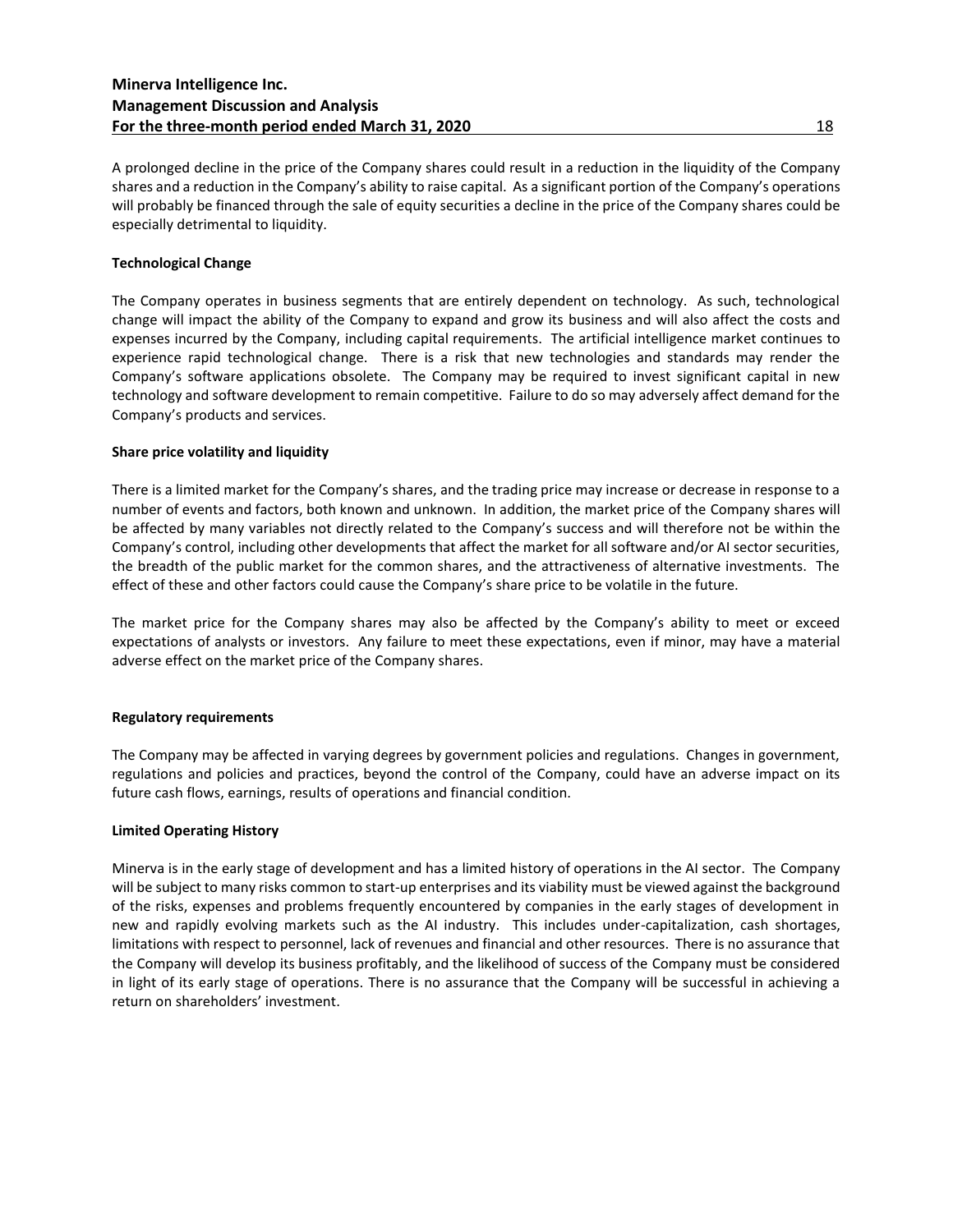## **Management of Growth**

The Company may be subject to growth-related risks including pressure on its internal systems and controls. The Company's ability to manage its growth effectively will require it to continue to implement and improve its operational and financial systems and to expand, train and manage its employee base. The inability of the Company to deal with this growth could have a material adverse impact on its business, operations and prospects. While management believes that the Company has made the necessary investments in infrastructure to process anticipated volume increases in the short term, the Company anticipates it may experience growth in the number of its employees and the scope of its operating and financial systems, resulting in increased responsibilities for the Company's personnel, the hiring of additional personnel and, in general, higher levels of operating expenses. In order to manage its current operations and any future growth effectively, the Company will also need to continue to implement and improve its operational, financial and management information systems and to hire, train, motivate, manage and retain its employees. There can be no assurance that the Company will be able to manage such growth effectively, that its management, personnel or systems will be adequate to support the Company's operations or that the Company will be able to achieve the increased levels of revenue commensurate with the levels of operating expenses associated with this growth.

## **Negative cash flow and absence of profits**

Minerva has not earned any profits to date and there is no assurance that it will earn any profits in the future, or that profitability, if achieved, will be sustained. The success of the Company will ultimately depend on its ability to generate revenues from operations. There is no assurance that any future revenues will be sufficient to generate the required funds to develop the Company's business.

## **Protection of intellectual property rights**

The future success of the Company's business will be dependent upon the intellectual property rights surrounding certain technology held by Minerva, including trade secrets, know-how and technological innovation. The Company's failure to protect its intellectual property could harm its ability to compete effectively. The Company is highly dependent on its ability to protect its proprietary technology. It intends to protect its rights vigorously; however, there can be no assurance that these measures will, in all cases, be successful. Enforcement of its intellectual property rights may be difficult. Also, competitors could independently develop technologies that are perceived to be substantially equivalent or superior to the Company's technologies. The Company may be subject to claims of intellectual property infringement. Other companies may claim that Minerva infringes their intellectual property, which could materially increase costs and materially harm the Company's ability to generate future revenue and profits. Although the Company does not believe that its products infringe on the rights of third parties, third parties may assert infringement claims against it in the future. Although most of Minerva's technology is proprietary in nature, it does rely to a limited extent on third party software.

## *Reliance on computer systems*

The Company's information technology and internal infrastructure is susceptible to damage from computer viruses, unauthorized access, natural disasters, terrorism, war and telecommunication and electrical failures. Significant disruption to the availability of information technology and internal infrastructure could cause delays in research and development work. The Company would incur liability and development of products would be delayed if any disruption or security breach were to result in a loss of, or damage to, the Company's data. Additionally, the Company may rely on cloud service providers. Any outages or changes related to these cloud services and service providers may cause disruption to development and services at the Company.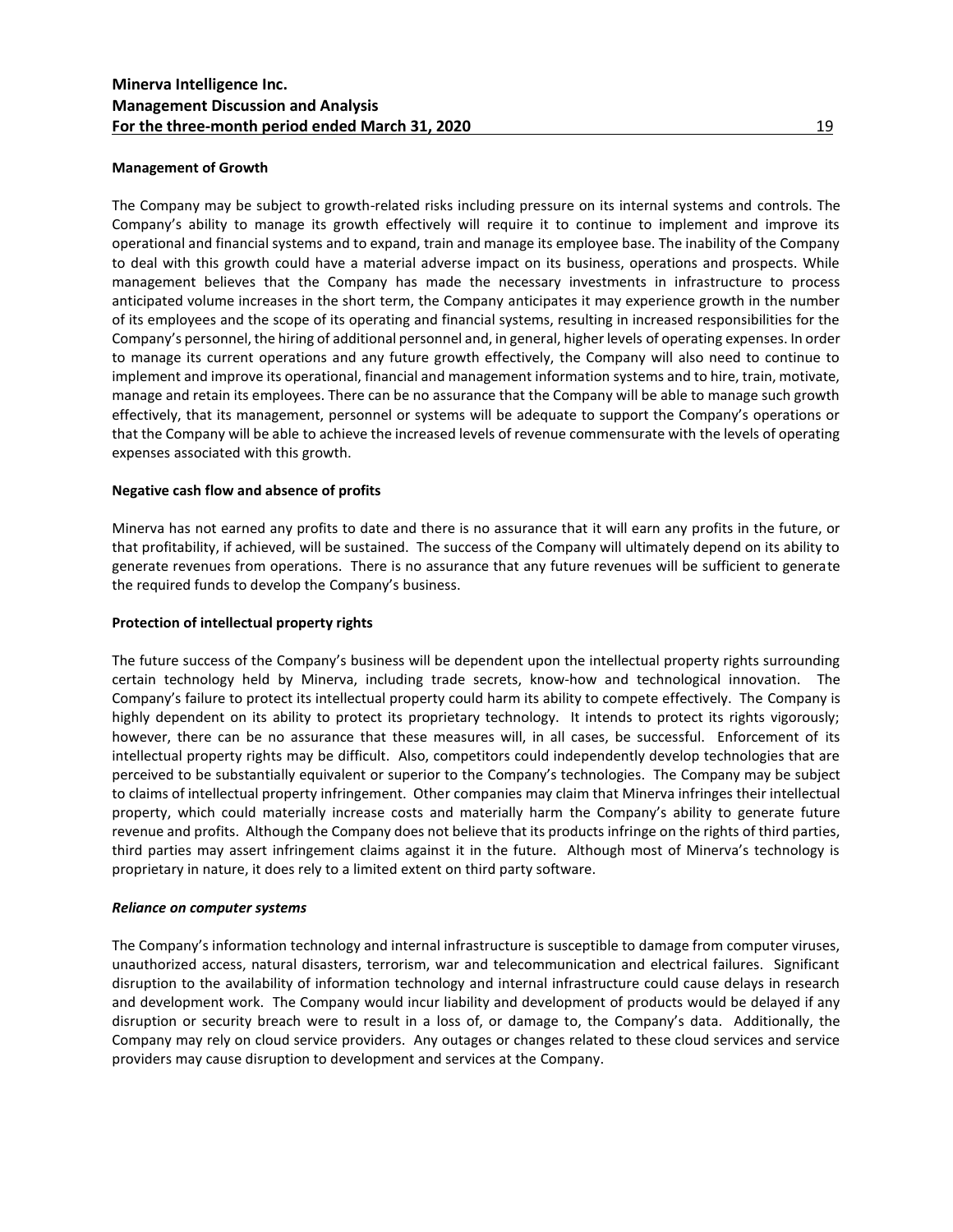## **Product liability exposure**

The Company faces an inherent business risk of exposure to product liability and other claims in the event that the development or use of its technology or prospective products is alleged to have resulted in adverse effects. While the Company has taken, and will continue to take, what it believes are appropriate precautions, there can be no assurance that it will avoid significant liability exposure. A product liability claim could have a material adverse effect on the Company's business, financial condition and results of operations.

## **Management experience and dependence on key personnel and employees**

The Company's success is currently largely dependent on the performance of the Company's directors and officers. The experience of these individuals is a factor which will contribute to the Company's continued success and growth. The Company will initially be relying on its board members and executive officers, as well as independent consultants and advisors, for most aspects of its business. The amount of time and expertise expended on the Company's affairs by each of the Company's management team and the Company's directors will vary according to the Company's needs. The loss of any of these individuals could have a material detrimental impact on the Company's business. The Company does not intend to acquire any key man insurance policies and there is, therefore, a risk that the death or departure of any key member of management, a director, or employee or consultant, could have a material adverse effect on the Company's business, operations and financial condition. Investors who are not prepared to rely on the Company's management team should not invest in the Company's securities. The management of the Company has limited history of past performance in managing a software and AI company, and the past performances of management in other positions are no indication of their ability to successfully manage the Company. If the experience of management is inadequate or unsuitable to manage the Company, the operations of the Company may be adversely affected.

#### **Competition**

The Company will face competition from other companies, some of which can be expected to have longer operating histories and more financial resources and experience than the Company. Increased competition by larger and better financed competitors could materially and adversely affect the business, financial condition and results of operations of the Company. There are other entities investing in the AI technology space and the Company expects this sector to grow. These companies may have an advantage and may have developed a more efficient operational or investment model. The Company may not have sufficient resources to continue on a competitive basis which could materially and adversely affect the business, financial condition and results of operations of the Company. To remain competitive, the Company will continue to invest in software development. Should competitors introduce new services/software embodying new technologies, the Company's technology may become obsolete and require substantial resources to compete successfully in the market for software and technology services.

#### **Exchange Rate**

The reporting and functional currency of the Company is the Canadian Dollar. A significant portion of the Company's anticipated future revenues and expenses may be in foreign currencies, such as the United States Dollar or the Euro. Future fluctuations in the value of the Canadian Dollar relative to these currencies will likely have a material impact on the Company's overall financial results. Appreciation of the Canadian dollar will potentially affect revenues and expenses.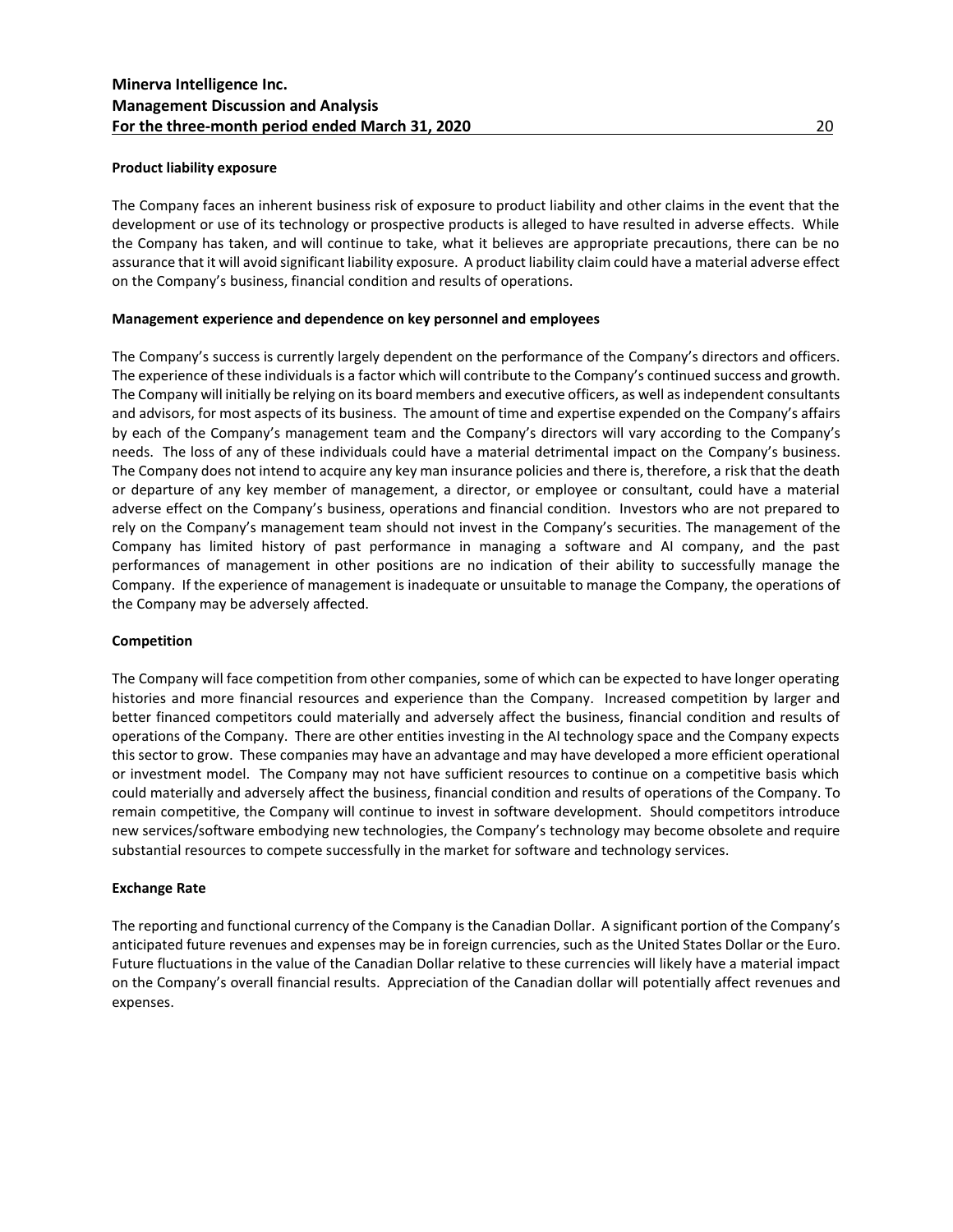## **Conflicts of interest**

Certain of the Company's directors and officers are, and may continue to be, involved in the AI industry through their direct and indirect participation in corporations, partnerships or joint ventures which are potential competitors of the Company. Situations may arise in connection with potential acquisitions or opportunities where the other interests of these directors and officers may conflict with the Company's interests. Directors and officers of the Company with conflicts of interest will be subject to and must follow the procedures set out in applicable corporate and securities legislation, regulations, rules and policies.

## **Employee recruitment**

Recruiting and retaining qualified personnel is critical to the success of the Company. The number of persons skilled in software development (and AI in particular) and marketing is limited and competition for such persons is intense. As the Company**'**s business activity grows, the Company will require additional key executive, technical, operational, and administrative personnel. There can be no assurance that the Company will be successful in attracting, training and retaining qualified personnel. If the Company is not successful in attracting and training qualified personnel, the efficiency of its operations could be affected, which could have a material adverse effect on the Company**'**s results of operations and profitability.

## **Uninsured or uninsurable risks**

The Company intends to insure its operations in accordance with technology industry practice. However, given the novelty of the proposed business, such insurance may not be available, uneconomical for the Company, or the nature or level may be insufficient to provide adequate insurance cover. The Company may become subject to liability for hazards against which the Company cannot insure or against which the Company may elect not to insure because of high premium costs or for other reasons. The payment of any such liabilities would reduce or eliminate the funds available for operations. Payments of liabilities for which the Company does not carry insurance may have a material adverse effect on the Company's results of operations and financial position.

## **Litigation**

The Company may become party to litigation from time to time in the ordinary course of business which could adversely affect its business. Should any litigation in which the Company becomes involved be determined against the Company such a decision could adversely affect the Company's ability to continue operating and the market price for the common shares and could use significant resources. Even if the Company is involved in litigation and wins, litigation can redirect significant resources. Litigation may also create a negative perception of the Company's brand.